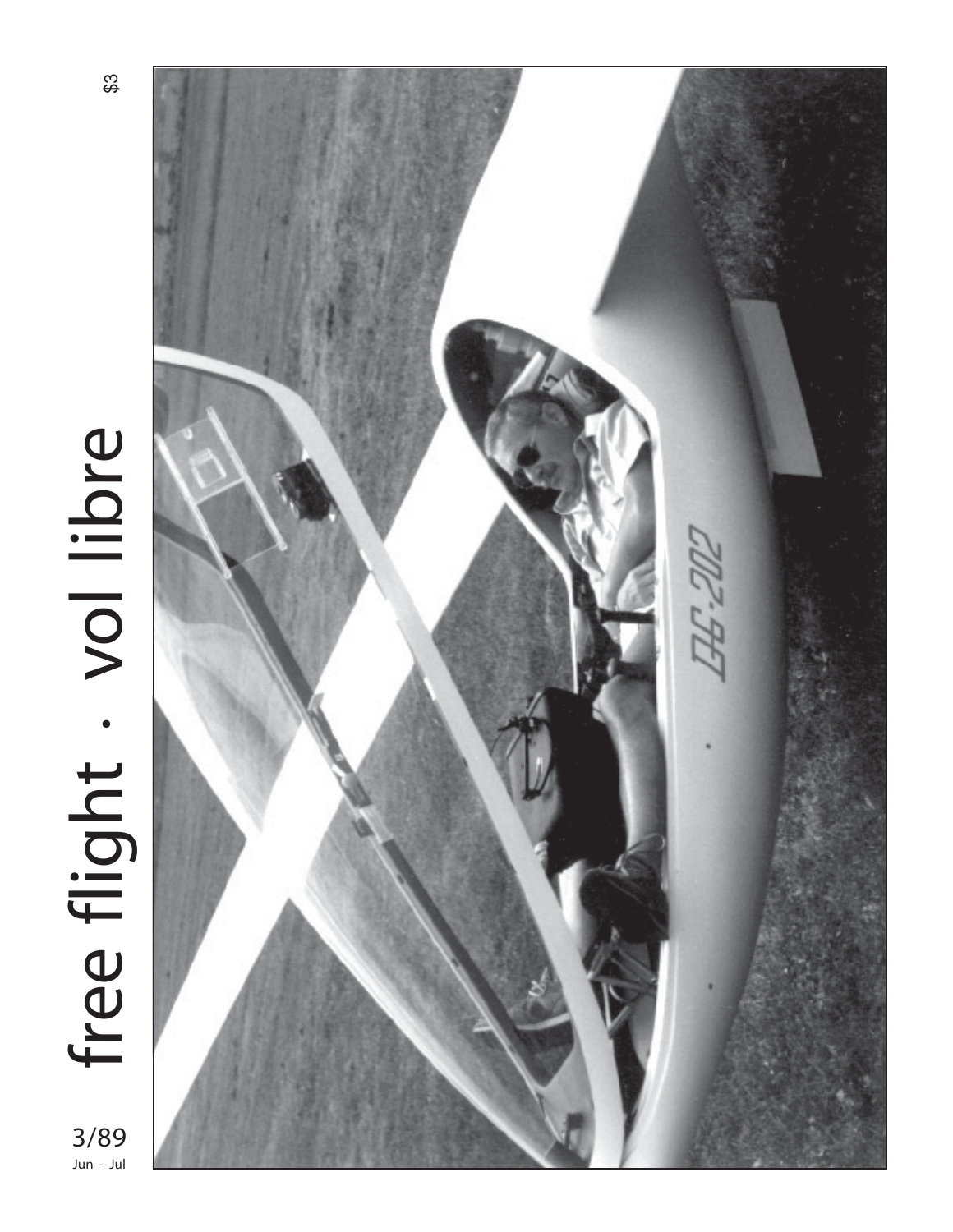## *POTPOURRI*

This is a busy time of year in the SAC office with the flow of insurance paper and membership returns at its peak. The government decided this year to delay the submission of requests for funds from Sports Canada to the middle of April which is a task requiring a full week to prepare. This delayed other things including filling supply requests. However all is normal with approximately \$150,000 of insurance premiums reconciled and all orders processed.

About two thirds of insurance submissions from clubs require correction before forwarding to our broker. Does this mean that the instructions or forms are not clear? Our Zone Directors have been asked to determine if these administrative methods require modification. Some returns are being sent to our old address which delays the flow of paper. While thinking of basic administration, please inform the National Office as soon as you change your address. Last year \$400 was spent redirecting *free flight* to members whose copies required a new address.

Our World soaring championship team will have completed their competition in Austria by the time this issue of *free flight* is out.



Competition pilots are a special breed with that built-in desire to be very good at their sport. In the case of soaring they must also be willing to spend an incredible amount of money and time to reach the level of international competition. The Worlds will cost the competitors from Canada about \$20,000 each by the time they return to their homes. They of course enter these events well aware of the costs and remain enthusiastic about it all and eager to improve and compete again. What do other countries do about their competitors? The British Gliding Association supports its team with a \$11,000 allocation of funds from money collected by a levy of \$2 per year per member plus a generous contribution by the government. The French gliding team which attended the Worlds in Australia two years ago had expenses of \$160,000 paid for by their government. Ourselves and the Americans are the only countries whose governments don't financially support glider pilots at international soaring events. Should we then recognize our World team and support them ourselves? In the past we have organized some team funding which met with reasonable success, a plan we hope to repeat.

It is doubtful if we will receive any substantial funding for administrative purposes from the government this year which will leave us with a \$10,000 debit at the end of the year unless we cut back on some of our programs. This planning has already started and we are looking at every item with a view to ending up with a zero balance. If you have any suggestions please write or phone your Zone Director.

By increasing our membership by 300 we could probably do without government funding. Sounds easy, but increasing membership is a world-wide problem. As an example, last year the New Zealanders, who have a population of 3.5 million, had 1100 glider pilots down from 1500 the year previous. Last year our membership was 1324 down slightly from 1348 in 1987. However there were a few bright spots, eg. the Association de Vol à Voile Champlain went up 40% from 37 to 49 and with one towplane had 1161 flights. Looking into their operation, they had a very active recruiting program which lasted all year. Turning from the positive to the negative, there is a policy in a few clubs whereby their students join SAC only after they have soloed even though from the start they use SAC text books, SAC insured aircraft, SAC trained instructors, supported by the SAC's fifteen committees, directors, office staff, office overhead of numerous textbooks, supplies, communications, rent, etc. Such an attitude breeds free loaders and cost you and I money.

No doubt we should get used to operating without government grants which to many is a good idea as well as a better way to live. We can do this by building up our Pioneer trust fund as quickly as possible so we can replace government funds with the interest from the trust. Why not make a contribution – it's tax exempt as a charitable donation – why not give to your own organization – it will last forever and the proceeds from the interest earned go to support SAC. The Pioneer trust fund is designed just for this use and your donations are tax exempt.

Fly safely so you can enjoy the whole summer. No accidents is the aim for all our sakes, especially yours.

*Gordon Bruce*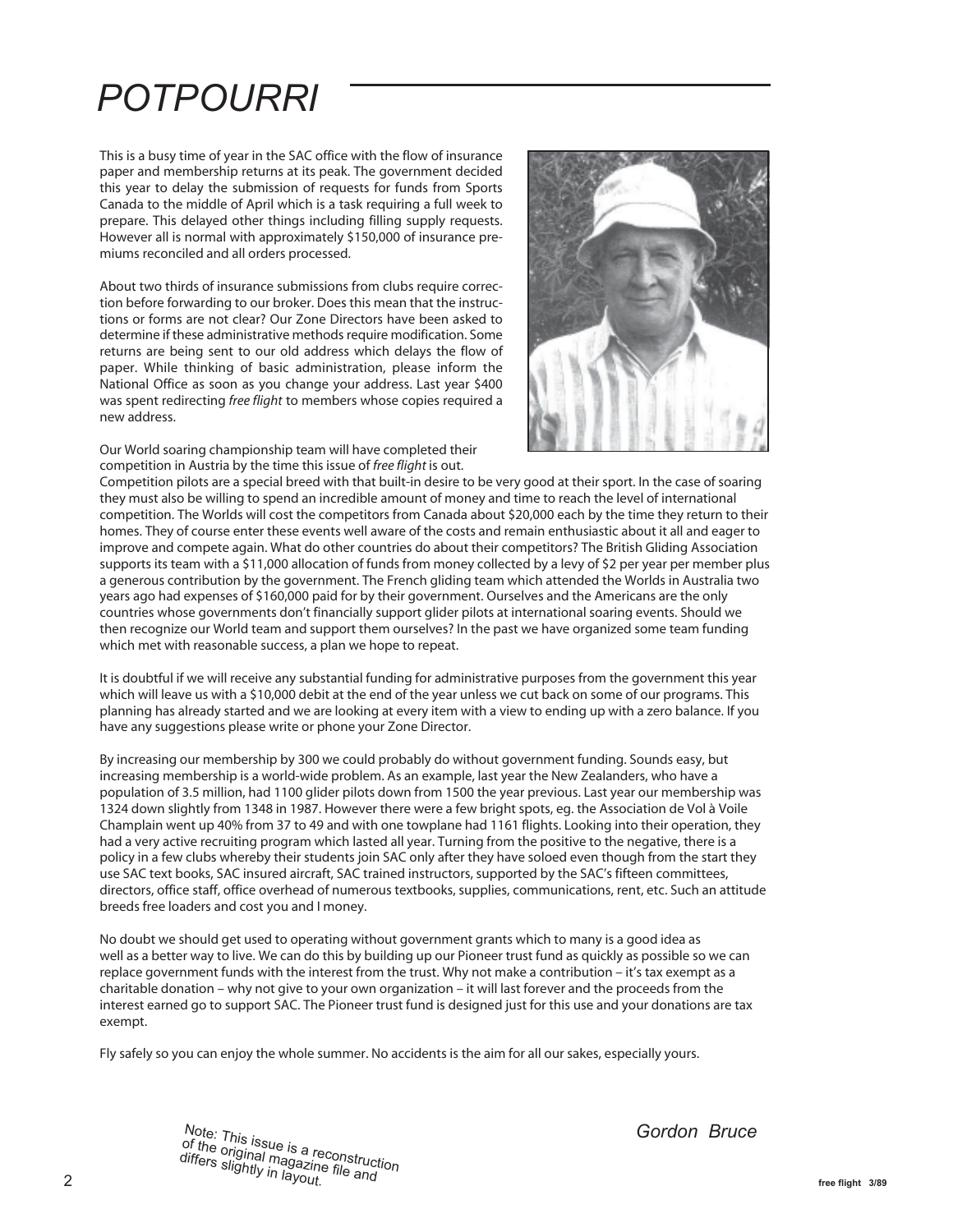

# free flight • vol libre

Trademark pending Marque de commerce en instance

3/89 Jun – Jul

The journal of the Soaring Association of Canada Le journal de l'Association Canadienne de Vol à Voile

ISSN 0827 – 2557

- 4 **Flight Training & Safety Notes** Paul Moggach
- 5 **Your club can use television...** Terry McElligott
- 6 **Gliding in Kenya** Karen Rispin
- 7 **A beginner at Estrella** Ray Richards
- 8 **Fixing impossible leaks** Andrew Jackson
- 9 **FAA establishes unit to study human error** Tina Adler
- 10 **Risk Management** Ian Oldaker
- 12 **Flight testing the Toyota** Tony Burton
- 16 **Aero Club of Canada report** Ed Hollestelle
- 18 **SAC March directors' meeting** Al Sunley

#### DEPARTMENTS

- 5 *Hangar Flying* Performance enhancement of modern gliders, Charles' excellent adventure, 1987 SAC fleet, call for SSA photographs, gliding in France, soaring pilot's stress management diet, Early world contest news.
- 14 *Club news*  An "everyclub" membership report, Champlain report, Activités de l'Aéro-club Sportair, Champlain honoured.
- 18 *FAI Badges & FAI Records* misc. sporting notes.

#### **Cover**

Hurry up and wait! The old story now that good competitions and so-so launch weather is upon us. John Bisscheroux sits it out at the contest at Hawkesbury<br>last year. Photo by Boris Karpof Photo by Boris Karpoff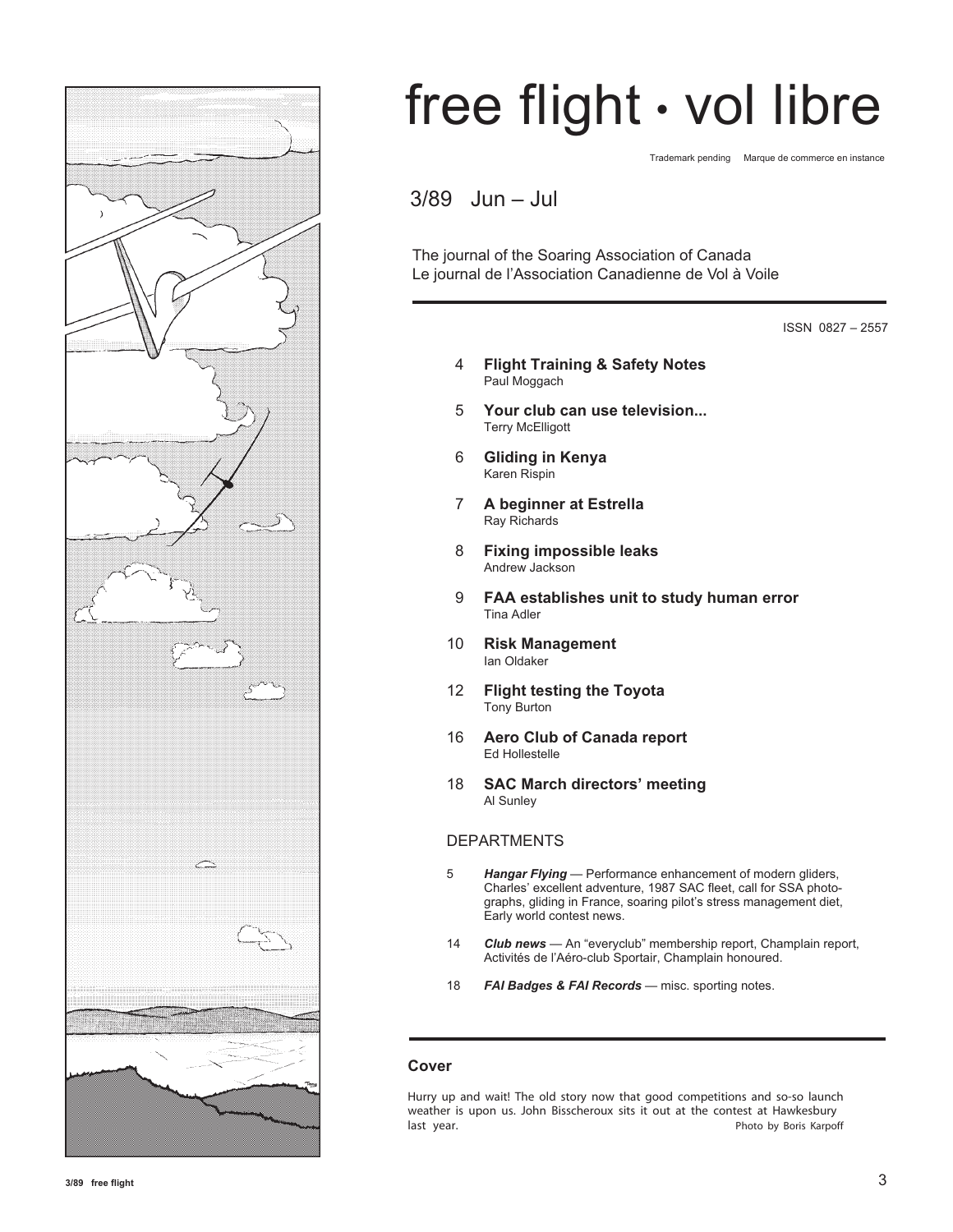### **FLIGHT TRAINING & SAFETY NOTES**

#### **Paul Moggach**

SAC FT&S Committee

By the time you read this the soaring season will have begun for most of us. While safety is important all of the time we should be particularly careful at this time as many of our flying and judgement skills are bound to have deteriorated over the winter. Spend a little extra time now to think about this and perhaps take a ride or two with an instructor, over and above your normal checkride. How about a little slow flight, spins, etc. to get the cobwebs out. It will do both you and the instructor a lot of good.

Speaking about instruction, let's do some simple arithmetic. If the average student requires some 40 instructional flights, then one instructor can only handle about three such students on a continuing basis. This would then represent 120 instructional flights over a season and perhaps some 30 hours of time on the club trainer. Realistically, can your club support its student population with your current roster of active instructors? We constantly discuss how to attract new members to the sport, but are we as actively concerned about what to do when we get them? I would argue that if we do not send the new member solo in his first season at the club we have a high risk of losing him. With this in mind please encourage members with suitable experience at your club to attend an instructors course. While those holding private pilot and higher licences can expect some reduction in the requirements, the instructor candidate should be over 18 years old, have 20 hours flight time and 125 flights, and not less then 10 flights in two-seat aircraft. A further requirement for the instructors course is a back-seat checkout in a trainer, preferably of the class of a Blanik. The Eastern instructors course will be held at the York Soaring Association, starting on Sunday, June 18 through to the following Saturday.

Well, now on to a few current safety issues. During the past year there has been some concern about the safety of certain parachutes manufactured by GQ Parachutes, United Kingdom. The final outcome of this is an Airworthiness Directive that requires that all such assemblies using the 4.8M SAC canopy should be inspected. It seems that the material may have an excess acid content which may cause degradation in its strength. The news is not all bad however, since the bulletin implies that this acid can be neutralized with a suitable treatment, and providing the material has not deteriorated, the canopy may be put back into service. So don't give up on that chute! Contact GQ Parachutes Ltd, Portugal Road, Woking, Surrey, GU21 5JE, United Kingdom, referencing Service Bulletin 25-01.

From a safety point of view the new proposed TCA airspace restrictions certainly will have some effect on training for those clubs situated in this airspace. While most instruction could proceed normally under 2200 feet agl, sailplanes would have to be equipped with transponders for spin training, which should be completed above 2000 feet agl.

Finally, at most gliding sites, the use of 123.3 MHz as the glider traffic frequency is important to safety. Let alone our own use of this channel, aircraft over-flying known areas of glider activity depend upon monitoring this frequency and announcing their intentions. Already this has become a safety concern in British Columbia and may become an issue as well in Ontario, where this frequency has been allocated to other services. We should oppose the assignment of this frequency to other services. Please lobby for a permanent assignment of this frequency for soaring use when the occasion arises. •



#### **The SOARING ASSOCIATION OF CANADA**

is a non-profit organization of enthusiasts who seek to foster and promote all phases of gliding and soaring on a national and international basis. The association is a member of the Aero Club of Canada (ACC), the Canadian national aero club which represents Canada in the Fédération Aéronautique Internationale (FAI), the world sport aviation governing body composed of national aero clubs. The ACC delegates to SAC the supervision of FAI related soaring activities such as competition sanctions, issuing FAI badges, record attempts, and the selection of a Canadian team for the biennial World soaring championships.

**free flight** is the official journal of SAC.

Material published in **free flight** is contributed by individuals or clubs for the enjoyment of Canadian soaring enthusiasts. The accuracy of the material is the responsibility of the contributor. No payment is offered for submitted material. All individuals and clubs are invited to contribute articles, reports, club activities, and photos of soaring interest. Prints (B&W) are preferred, colour prints and slides are acceptable. Negatives can be used if accompanied by a print.

**free flight** also serves as a forum for opinion on soaring matters and will publish letters to the editor as space permits. Publication of ideas and opinion in **free flight** does not imply endorsement by SAC. Correspondents who wish formal action on their concerns should contact their SAC Zone Director whose name and address is given in the magazine.

All material is subject to editing to the space requirements and the quality standards of the magazine.

The contents of **free flight** may be reprinted; however, SAC requests that both **free flight** and the author be given acknowledgement.

For change of address and subscriptions to non-SAC members (\$18 per year, \$US 18 in USA, \$US 24 overseas) please contact the National Office, address below.

> **President** Gordon Bruce **Vice President** Harald Tilgner **Executive Secretary** Nancy Nault **Corporate Treasurer** vacant **Corporate Secretary** Nancy Nault

**SAC National Office** Suite 306, 1355 Bank Street Ottawa, ON K1H 8K7 (613) 739-1063 Fax (613) 739-1826

**5** Deadline for contributions<br>5th day of each ODD month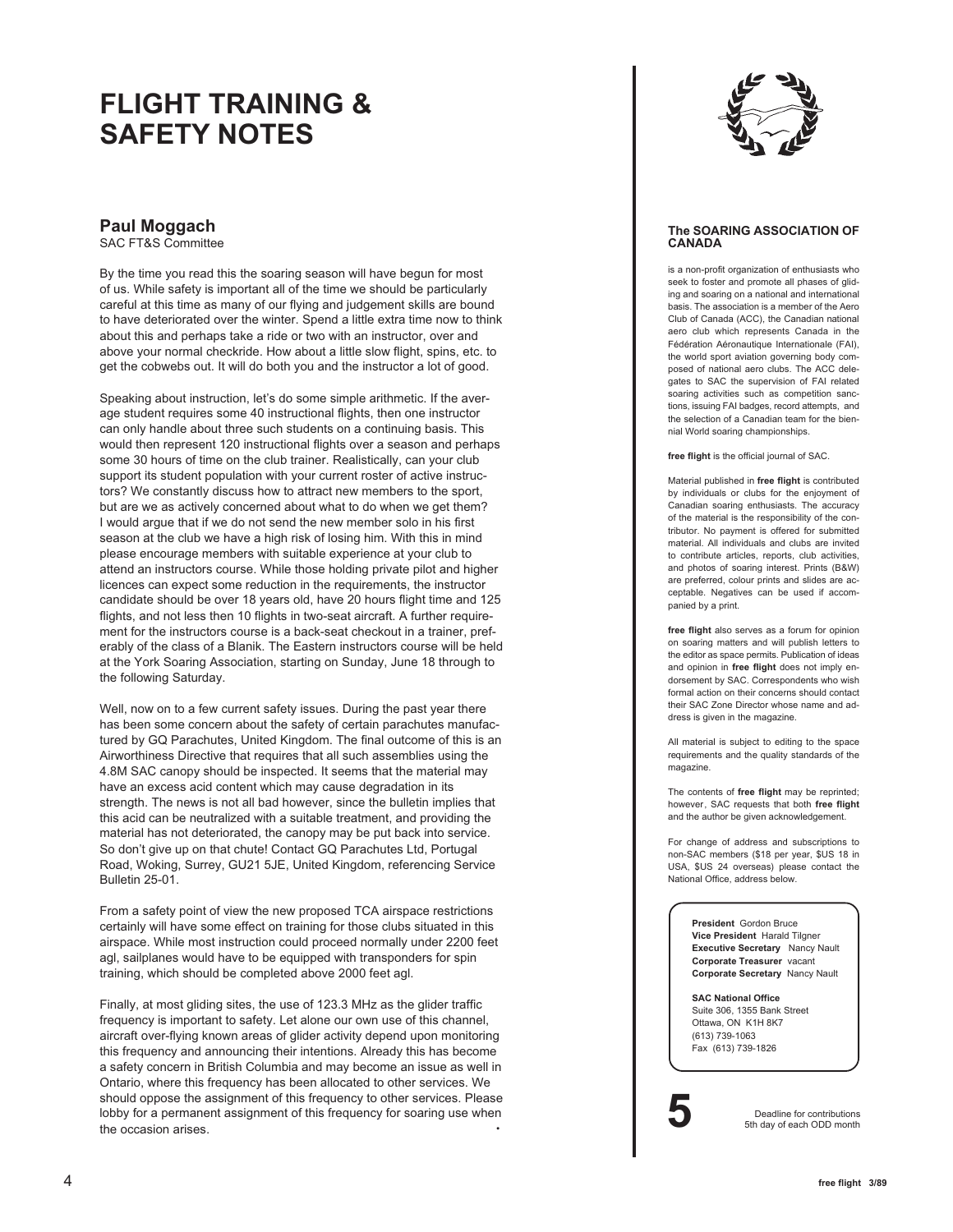#### **L'ASSOCIATION CANADIENNE DE VOL À VOILE**

est une organisation à but non lucratif formée de personnes enthousiastes cherchant à développer et à promouvoir le vol à voile sous toutes ses formes sur une base nationale et internationale.

L'association est membre de l'Aéro Club du Canada (ACC) représentant le Canada au sein de la Fédération Aéronautique Internationale (FAI), administration formée des aéro clubs nationaux responsables des sports aériens à l'échelle mondiale. Selon les normes de la FAI, l'ACC a délégué à l'Association Canadienne de Vol à Voile la supervision des activités de vol à voile telles que tentatives de records, sanctions des compétitions, délivrance des brevets de la FAI etc. ainsi que la sélection d'une équipe nationale pour les championnats mondiaux biennaux de vol à voile.

**vol libre** est le journal officiel de l'ACVV.

Les articles publiés dans **vol libre** sont des contributions dues à la gracieuseté d'individus ou de groupes enthousiastes du vol à voile.

Chacun est invité à participer à la réalisation de la revue, soit par reportages, échanges d'opinions, activités dans le club, etc. Un "courrier des lecteurs" sera publié selon l'espace disponible. Les épreuves de photos en noir et blanc sont préférables à celles en couleur ou diapositives. Les négatifs sont utilisables si accompagnés d'épreuves.

L'exactitude des articles publiés est la responsabilité des auteurs et ne saurait en aucun cas engager celle de la revue **vol libre,** ni celle de l'ACVV ni refléter leurs idées. Toute correspondance faisant l'objet d'un sujet personnel devra être adressé au directeur régional de l'ACVV dont le nom apparait dans la revue.

Les textes et les photos seront soumis à la rédaction et, dépendant de leur intérêt, seront insérés dans la revue.

Les articles de **vol libre** peuvent être reproduits librement, mais la mention du nom de la revue et de l'auteur serait grandement appréciée.

Pour changements d'adresse et abonnements aux non membres de l'ACVV (\$18 par an, \$EU 18 dans les Etats Unis, \$EU24 outre-mer) veuillez contacter le bureau national.

#### **EDITOR**

Tony Burton (403) 625-4563 Box 1916 Claresholm, Alberta T0L 0T0

Any service by Canada Post to above address. Commercial courier service, c/o "Claresholm Local Press"

**COMMERCIAL ADVERTISING**<br>National Office (613) 739-1063

Date limite le 5 de chaque mois IMPAIR **5**



### YOUR CLUB CAN YOUR CLUB CAN USE TELEVISION USE TELEVISION – HERE'S HOW – – HERE'S HOW –

#### **Terry McElligott**

SAC Publicity Chairman *(thanks to Gordon Bruce for suggesting this article be written)*

Just about every household in Canada has cable television. Every cable company, by law, must offer community programming on cable Channel Ten. Since the beginning of this requirement, cable companies have improved the quality of programming to a remarkable degree. Today, many of us catch the proceedings of local government on this channel, to cite one example.

Your local cable Channel Ten can give some major help to your club and it won't cost you a penny. Simply write a good proposal and then follow it up with a supply of club members to help with a video crew's visit to your airfield.

Before any of this is arranged, you must be sure there will be an enthusiastic response from within your club. It's a good idea to try to arrange the video crew's visit so as not to interfere with the club's regular operation. Also, bear in mind that as broadcasters, these people are covering a story. This is their line of work.

What should your proposal say?

Well, that depends upon how the cable channel likes to work. The very first thing you should do is call your local cable company. Ask them who runs the local cable Channel Ten and then call that person. Explain that you represent a local gliding club and that many of the members live in the cable Channel Ten viewing area and that you would like to increase the club's profile in the locale by inviting a crew out to catch the place in action. We all know that sailplanes have tremendous visual appeal, so that angle should NOT go unmentioned.

You might also wish to explain that some of your members fly cross-country on a fairly regular basis and that there are badges for the many levels of proficiency in soaring, and that you will have people on hand to illustrate this for the cameras.

You may be asked to write an actual proposal. The cable Ten station may have detailed printed applications which they will send you. Read them carefully and fill them out, explaining that you wish your club's story to be done on one of their existing programs. Otherwise, you might find you're applying to do a whole series of shows on your own! You might want to include details of your club and what local conditions are like, and perhaps a short bit on some of the best flights done from the field.

You will find broadcasters are in the dark about our sport just as much as the public they are paid to inform. So, if you encounter resistance, it might be a good idea to invite representatives out to the field for an introductory flight, which should be of extended length as opposed to a simple up-and-down trip. Perhaps a small cross-country could be arranged. That way, seeds of the possibilities of soaring are planted.

The 1989 soaring season is now well and truly upon us. Any cable TV project you contemplate will take some time to actually arrange. You'll find the project will require a little tact and a lot of footwork. It will also be great fun. This sort of publicity works, and the club that goes to the trouble, will see the results.

Remember —

If you don't promote, a horrible thing happens, **NOTHING**!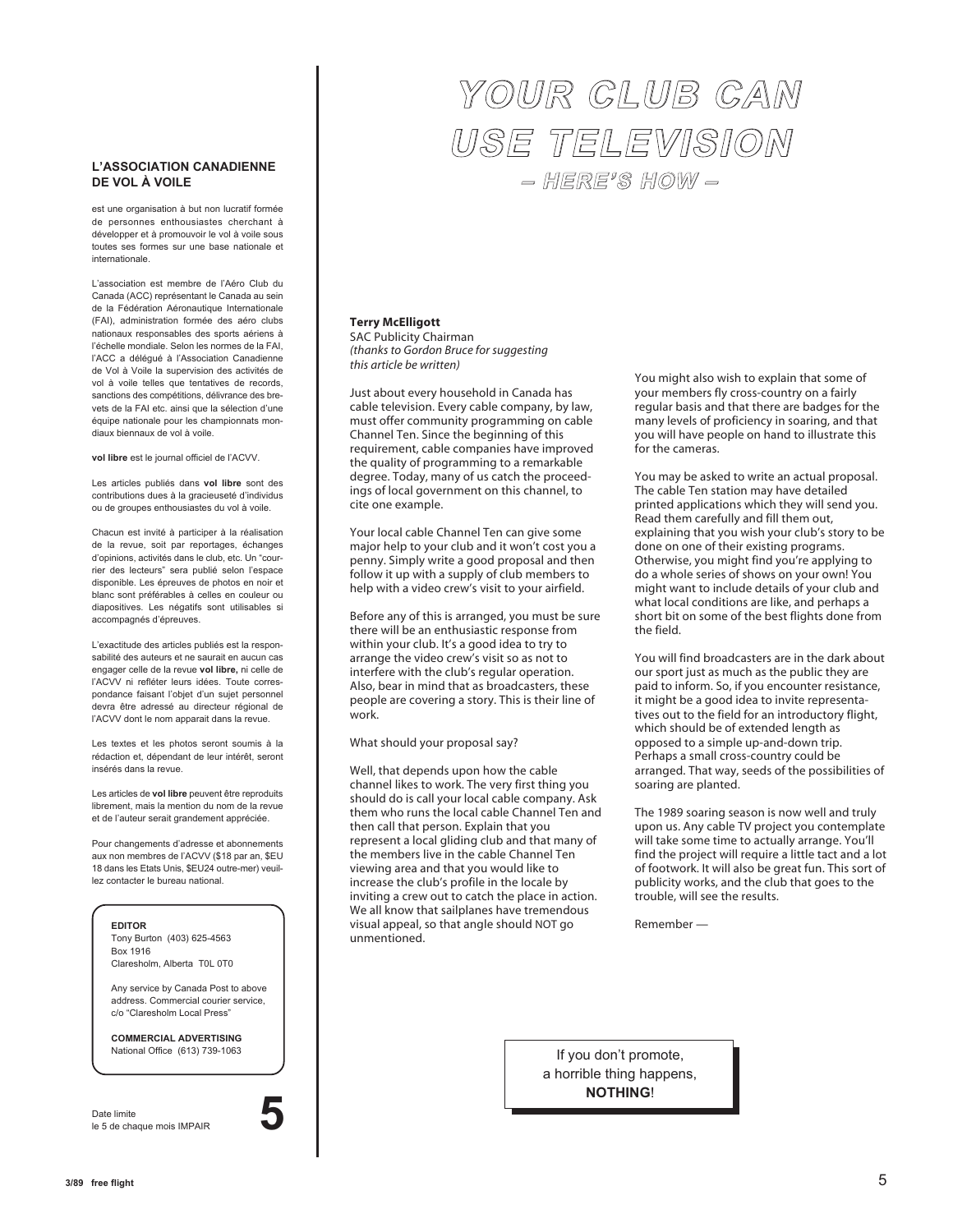## Gliding in KENYA

#### **Karen Rispin**

freelance writer, Dalmeny, SK

THERE AREN'T VERY MANY gliding clubs in the world that regularly have warthogs crossing the runway, but the occasional warthog only adds spice to the great experience of soaring at the Gliding Club of Kenya near the town of Nyeri. The very high cloud bases, and strong thermals, make Kenya an exceptional place to soar.

Richard Pollard, the young Englishman who runs the club, lives near the airstrip, in the middle of a coffee plantation. Over tea on his veranda, above a green yard full of tropical flowers with Mount Kenya in the distance, he explained some of the characteristics of soaring in Kenya.

"One thing that's different here is that you're flying at high altitude most of the time," said Pollard. "In the dry season the cloudbase is often above Mt. Kenya, that's 17,000 feet, the highest I've seen is 19,000 foot."

Jack, the British pilot who was currently working for Pollard, said, "I've found the thermals narrower here than in southern Europe."

"I don't think they actually are smaller," said Pollard. "It's the altitude. You're going 15% faster, and the difference in the turning radius between 40 and 45 knots is 100 feet. You have to bank 15% steeper or you'll be going round the outside of the thermal."

The strip itself is far from sea level, and can have a density altitude of 8000 feet. As any internal combustion engine is short of breath, Pollard uses a home made turbo-charged winch to get his gliders into the air.

The winch launch itself can be a real rush to the uninitiated. Pollard spends some of his time taking tourists up in the gliders. You could hear one middle aged New Yorker bellow "Whoa!" from half way down the runway, as the winch hurled Pollard's open cockpit T-21 into the air. He checks out pilots new to his club in his two place K-13.

"Up slack," is called by the pilot, echoed by the man at the wingtip. The wing man swings his paddle, and the movement is echoed again by a man far down field by the winch. The cable snakes through the grass and tightens. Then a second after the "all clear" call, the K-13 whips forward and into the air. It shudders and roars as it's dragged a thousand feet upwards, Pollard with the stick in his stomach to get as much height as possible. Then the cable is released with a clunk, and it's time to find a thermal fast. "Operating off a winch launch, you're going up 1100 feet maybe," said Pollard. "You've got to find a thermal in a small area around the airfield. With a high cloudbase it's difficult. You've got thermals very far apart." That's why the strip is just inside an area that usually has a lower cloudbase.

"The wind hits the hills by Karotina (a nearby town) and goes up and produces rain here," said Pollard, "but 10 miles out there is ranching country, the Mwaiga plain. That plain carries on for 160 kilometres, maybe 15 to 20 inches of rain in a year. Out there the cloudbase can be 5000 feet higher. You get up in the area where the cloud is low, and then step off, and go up to the big ones."

Lately, Pollard has been focusing on taking tourists up. Not only are they more profitable than pilots, but they're easier on his equipment, and his nerves.

"Like the one I always think about, a Japanese pilot," said Pollard, "his English wasn't very good. I checked him out in the K-13. He'd done 200 launches. He should have been quite good and he was. I put him in the Swallow after I'd satisfied myself he was safe."

He said, "Thank you very much," with a bow, took off, did two good circuits and couldn't find the lift. I knew it was there because the K-13 was going up no problem. The third flight he found a bit of lift and hung on to it, but he wasn't properly in the middle of it. He concentrated on this, and didn't notice that he was coming down slowly and drifting away from the airfield. I was watching him on the ground, and getting a bit worried. He got lower and lower and lower, I started standing up on my toes to see what was happening. At 300 feet he carried on turning. I couldn't believe it. In the end he just got in. His wingtip must have been about that high above the fence. He'd looked at the altimeter, and seen 300 and thought "300 metres, we're okay," but he had 300 feet, and he didn't look out."

Experiences like that could prejudice anyone. Pollard says he's still happy to have glider pilots, but he's stopped advertising the club in European gliding magazines.

Kenya is famous for its wildlife, and that doesn't stop at ground level. It has one of the largest populations of soaring birds in the world. The marabou stork, a bare necked scavenger with a head like a pickaxe, contends with the wandering albatross for the world record avian wingspan.

"Three weeks ago I saw thirty or forty European storks stacked up in a thermal," said Pollard. "They were going south." He joined them only to have them peel off in all directions. Kenya's dozen or so species of large eagles aren't so timid. On more than one occasion an eagle has deliberately struck at Pollard's glider. Pelicans apparently have the best air traffic discipline, and all turn the same way in a thermal.

Gliding in Kenya is so exceptional that Pollard simply provides room and board, and experienced glider pilots, like Jack, come out to Kenya, usually from England, with a visitor's visa to work with him for up to three months. Because most of the manual work at the airstrip is done by Pollard's African employees, a visitor's work consists largely of passenger carrying, and lots of free soaring time. The club is right next door to Abredere National Park, so there is opportunity to see some of Kenya's world famous wildlife. Although Jack had been there almost two weeks, he hadn't made time yet for anything but soaring.

Though he's never had a Canadian work for him, Pollard said he'd be happy to consider any experienced pilot. He does insist on extensive experience with winch launches.

| K13 photo in Kenya |
|--------------------|
|                    |
|                    |
|                    |
|                    |
|                    |
|                    |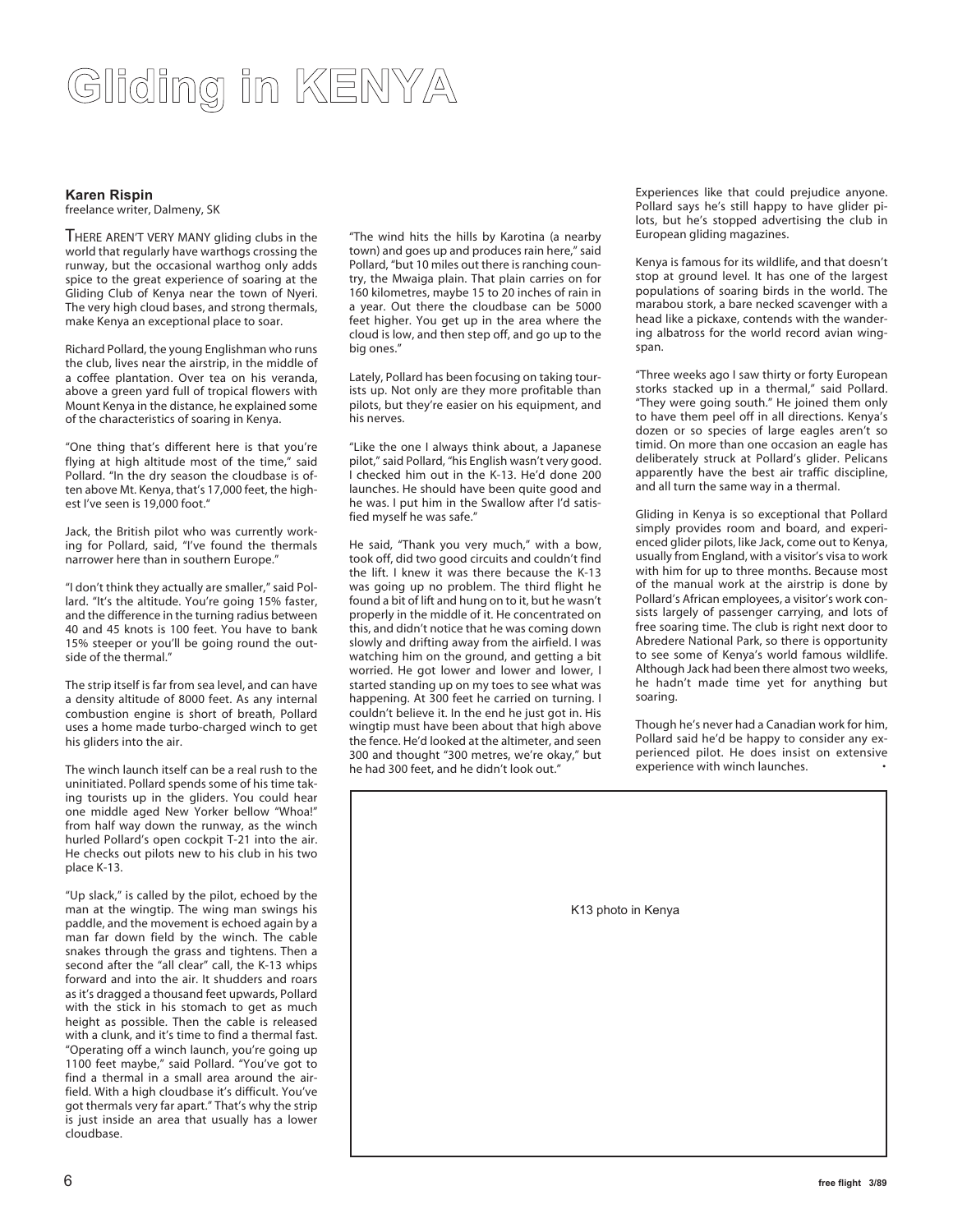# A beginner at ESTRELLA

#### **Ray Richards**

Regina Gliding and Soaring Club

THE FLAG OF CANADA was flying at the Estrella sailport when I climbed from the Grob 103 Acro on February 12, 1989, a memorable date for me. On a high! Hooked! Addicted after my first lesson in glider aerobatics – it was truly a great feeling to experience the kindness the staff at Arizona Soaring, Inc. extended to a 60 year old Canadian snowbird. And it continued all during the week of the most fun I've experienced in a long, long time.

As a relatively new glider pilot with 70 hours of total time mostly in a 1-26 and having no more than soloed in a 103, the opportunity to acquire a sparkling mint condition Jantar Standard was irresistible. But to fly it safely? "An aerobatics course will move your flying competence up a level", I was told, with the implied, "and you need it!" Not without some trepidation to my ability to keep oriented and to enjoy aerobatics, the decision was made to take such a course and to buy the Jantar. Or was it the other way around? No matter, 'tis done.

Recommendations from other members of the Regina Gliding and Soaring Club were such that Estrella and Les Horvath were booked. My evenings all winter consisted of pedalling a stationary bike and lifting weights at the YMCA to improve my conditioning in hopes it would help me handle the G's and inverted fIying. I didn't want to come back and tell all the young fellows that I had washed out, so I worked hard to get whatever advantage fitness might provide.

The winter in Saskatchewan had been cold. A temperature of -30°C with strong winds was not uncommon. So my wife and I were looking forward to a week in Phoenix – a lovely, clean, spacious city where the people we met were friendly and helpful. Temperatures of 70 to 74°F in February made it very pleasant.

The fun of aerobatic flying can't be described. The thrill of feeling that, "by golly, I can do this and truly enjoy it," that you get after the first flight is simply grand. Aerobatic flying is not something you teach yourself as competent instruction in the right sailplane is a must. With each lesson it gets better and better, particularly when you have instructors such as Les Horvath and Ken Woosley who praise the few good moves you make and patiently practise the not-so-good. When Les says that now he is going to do two consecutive rolls and you are going to take over and continue two more rolls it is quite a feeling. But then when four consecutive rolls are completed and the sailplane is on track with the fields below, well, all right, fabulous, what a tremendous feeling Les has contributed to a novice glider pilot.

Will this course make me a better glider pilot? That was the reason for taking it and I believe it will, for it certainly gave me an appreciation of what the controls are all for. Precision flying has a whole new meaning, for you learn that when Les says "100 knots and 4 G's are required," it won't do if only 95 knots and 3.6 G's are produced, And a roll isn't a roll even if the glider goes from right side up to upside down to right side up again. Oh no! The nose must describe a round circle and that tattletale string must stay in its proper place.



I can hardly wait for spring to come to the prairies, for the strip to dry and become useable, for the sun to shine warmly and the clouds to fluff up and up and up. The CFI will have check flights done and a new season will begin.

For those of you who, like me, didn't know a thing about aerobatics and what is required using a Grob 103 Acro, it is this:

**LOOP** from straight and level flight – look at your wingtip to judge the angle and dive at 45 degrees, at 100 knots pressure back on the stick to 4 G's on the meter, look up, away up, and as you sight the horizon relax the back pressure and check that the wings are level then, as the nose comes down, full back pressure on the stick again to 4 G's and climb to get back as much altitude as you can.

It is really quite a pleasant maneuver. I must admit that I had visions of hanging in the straps, not knowing where anything was, becoming queasy or even sick, of not being able to speak and so on. Reassuringly, Les told me at dinner one evening that in all his years of teaching aerobatics only two people had ever become sick, and then only after they landed. At any rate I felt great.

**INVERTED FLIGHT** The instructor will put you there or have you do it from a half loop which means that at the point where the back pressure on the stick is relaxed and your head is tilted away back to look up and you see the horizon instead of re-instating back pressure on the stick you put forward pressure on it – quite a lot of forward pressure – as now airspeed must be controlled at 80 knots. Keep the wings level as there may be a tendency to push the stick off centre. All this requires is a slight movement of the stick toward the "low" wing.

It is really quite fun and a whole new sensation to fly inverted. Now, how do I get right side up again? The simplest way is by doing a partial ...

**SPLIT S** inverted, straight and level at 80 knots, you then increase the forward pressure so that the speed decreases to the point where it starts to mush and as the nose comes down to 45 degrees the stick is brought back to full back pressure as in completing a loop at 4 G's and then regain as much altitude as you can.

All the aerobatic maneuvers are well described in Les Horvath's book, *"Sailplane Aerobatics"*. Les emphasizes two points:

1 Never, ever, try to teach yourself aerobatics. Just don't do it on your own.

2 Unstable air can put a glider in very odd positions and aerobatic training can help you recover from those positions safely with a minimum of panic.

Reason enough for me to take some basic aerobatic training. Loop, half loop, inverted flight, inverted turn, split S, roll, half Cuban eight, half roll to inverted, half loop and half roll, Cuban eight, roll and 90 degree turn, hammerhead. A few days ago they were mysterious names and now they describe a feeling that will live with me especially each February. And when my secretary sees me gazing out the window at some fluffy cumulus (when I'm at work is when the weather is good), she'll back out of the office and leaves my reverie uninterrupted for 20 minutes of dreamy aerobatics.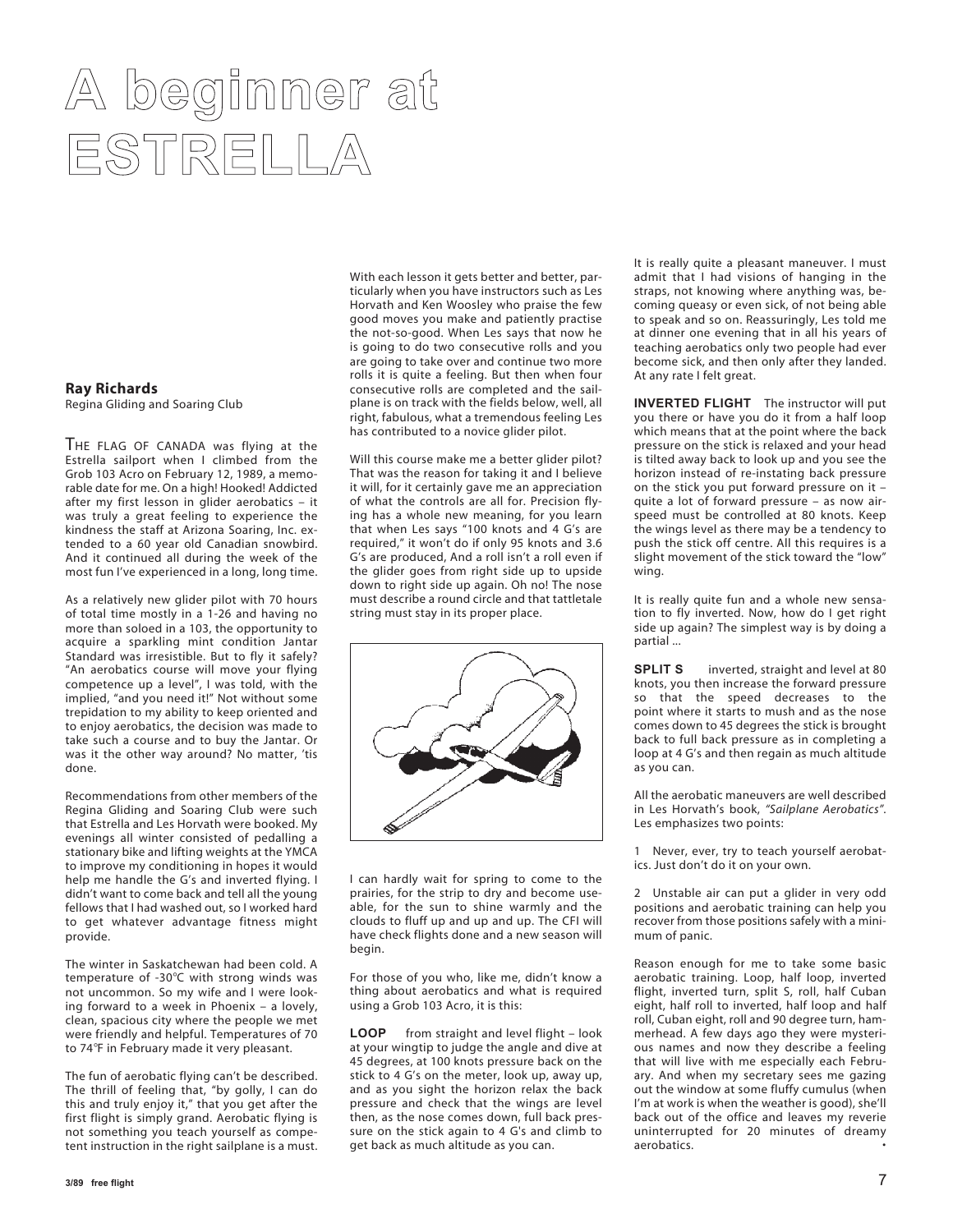## FIXING IMPOSSIBLE<br>LEAKS LEAKS

#### **Andrew Jackson**

Regina Gliding and Soaring Club

SO, THERE I WAS with a leak in my rear static line. Painful. I argued with myself, Ventus static lines, especially the back ones, don't leak! Only the ones at the front – the ones you can get at — are allowed to leak. How could this have happened? If Holighaus had built it right, this wouldn't have happened. I should write to him and get him to fire his rear static line installer or demote him to the position of front static line installer.

Nervously, I scanned "SOARING" and back issues of the "Scottish Bishop's Gazette" to see if anyone was parting with one of those small trained mice (that run up Scotsmen's kilts) you always find scurrying up the back of sailplane fuselages fixing rear leaking static lines and leaving mouse droppings everywhere. I guess the run on them must have been heavy as there weren't any for sale. This really was too bad. Maybe I could trade the sailplane for something without rear static leaks. No offers. I was just going to have to fix it. Thoughts of AMEs at \$100 an hour and non-matching paintwork did little to pacify me.

The whole issue was Wil Schuemann's fault anyway (as he told me that his vario in my glider was behaving the way it was because of a leak, which I checked and found to be correct). I decided to call him once more. Being impressed with his intelligence and precise and logical thought process, I thought he might have some ideas. "No problem", he said – which was easy for him to say, he flies a Discus. Must get one of them — Schempp's rear static line installer must have improved!

First, I had to determine where the leak was – oh, before that, for all you guys wondering how you know if you have a leak — the chances are you all have leaks. The easy check is to tape up the static ports, disconnect the static line on your instrument and suck. The static line that is, not the instrument! If there is no leak, you will eventually fall over. If it leaks, you can breathe a bit so it takes longer for you to fall over. To determine where the leak is, wriggle down the fuselage as far as you can and clamp the line and repeat the sucking.

If the leak is between the instrument and the clamp, it is easy to get at and fix. So I won't dwell on that here. If it is not, you're right where I was.

Generally speaking, if the static leak is aft of the trailing edge position in the fuselage, it is inaccessible. But, and this is the important part, it is unlikely to be a leaking line — it is more likely to be where the static fitting is bonded to the inside of the fuselage wall. I was not convinced, but Wil reassured me that that made it easier.

A quick fax to Schempp-Hirth got me a crosssectional drawing of the inside of the fuselage at the static port position and showed that there was an inverted cone covering the ports on the inside which then connected to the main line (see diagram) and a quick calculation told me the volume of that cone was 2.5 cm3 (more of this later).

Wil told me all I had to do now was to turn the sailplane on its side, tape up the top set of ports and squirt epoxy glue into the set of ports that were on the underside. Pardon! Squirt glue into



my static ports. Ha, ha. Why didn't I just wrap a sheet of resin soaked fibreglass around the outside — that would bung everything up just as well.

Wil Schuemann is a very smooth talker. Next Saturday, my ship was on its side, ports taped up and a piece of tape with a small hole in it taped over the lower port and a large syringe stolen from the local hospital (everyone has a friendly doctor)... God knows what they use that size for.

Anyway, I then sucked the epoxy into the syringe. (NOT, NOT, NOT under any circumstances 5 minute epoxy or you really will be using your front static ports).

Hold the syringe against the hole (without the needle) and inject 2-3  $cm<sup>3</sup>$  of glue into the hole. Actually I put 6 in, on the basis that if a little is good, more is better — so much for the technical calculation.

Quickly tape up the hole you have just injected the epoxy into and go to the front of the sailplane. Pick up the other end of the static line, and wait for it – blow down it; don't suck. This pressurizes the line and forces the glue into the hole where it is leaking. At this point, you have a feeling of impending doom, especially if you haven't listened properly and have used 5 minute epoxy!

Connect a "T" to the end of the line you have just blown down and put an ASI onto it, blow down the other end of the "T" until 100 knots registers on the instrument and clamp the line. If any epoxy at all has made its way into the leak, the reading should read steady. (This test should, of course, have been carried out at the beginning to determine the rate of leak, ie. speed at which the ASI needle drops to zero.) If it doesn't you are what is known as a casino's best customer! So, you had better turn the sailplane over and repeat the exercise on the other static port — which you should have chosen first!

You may be wondering what is happening to the epoxy about now. Well, it is very close to starting to set. If you used 5 minute epoxy, it has already set and you now have a different problem.

Untape the lower hole and gently blow down the line. Low and behold, out comes the excess epoxy. When no more comes out, clean up the hole with a pipe cleaner dampened with lacquer thinner — job done. Check the system with the altimeter once more and smile. The whole process took me about 20 minutes and about nine thousand dollars of phone calls to the wonderful Wil Schuemann.

If you want more information or would like to consult the Regina Branch of Schempp-Hirth, give me a call at (306) 584-0302 evenings or (306) 525-7487 days. •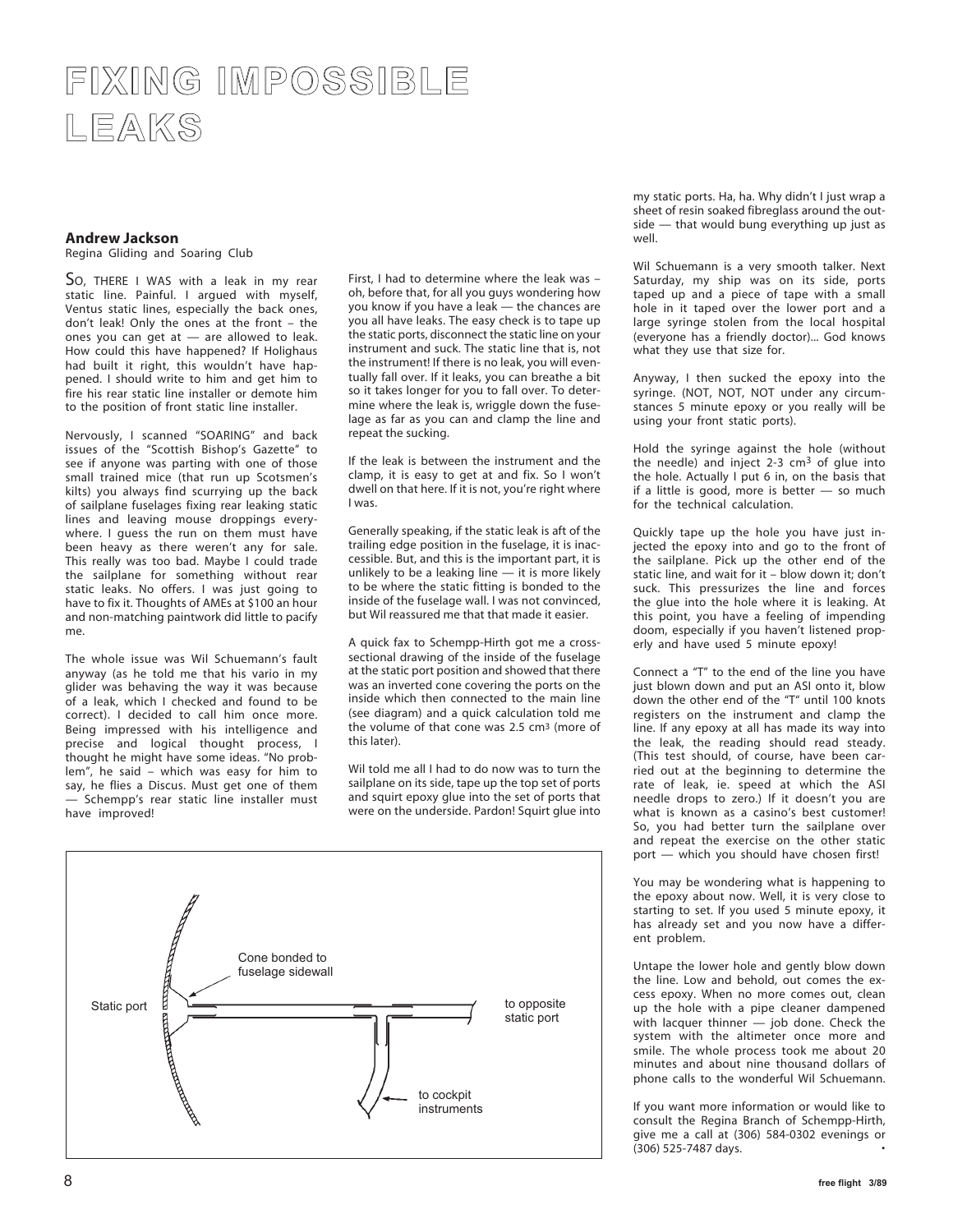### FAA ESTABLISHES UNIT TO FAA ESTABLISHES UNIT TO STUDY HUMAN ERROR STUDY HUMAN ERROR

**Tina Adler** American Psychological Assn. "Monitor", March 1989

 THE PSYCHOLOGIST heading a new \$25 million effort by the FAA to reduce human error in airline accidents said he will be particularly interested in looking at how small-group dynamics contribute to human error, and what the appropriate roles are for humans and machines in aviation.

Clay Foushee, formerly an aviation psychology researcher at the National Aeronautics and Space Administration at Ames Research Center in Mountain View, California, was in January named FAA's chief scientific and technical adviser for human factors.

In a bill passed in September, Congress ordered the FAA to expand its human factors research, including long-term studies, and to establish a human factors committee. The bill provides \$25 million "solely for human factors research projects and activities." The 35 year old Foushee will head the committee and coordinate the FAA's activities with the aviation industry, other government agencies, the military and foreign civil aviation officials, the agency announced in January.

The majority of airline accidents are still due to pilot error and the number of such accidents has changed little in recent years, according to government statistics.

The FAA has been studying human factors for at least 10 years, Foushee said. Plans for organizing the human factors research already underway in various FAA departments had been in the works prior to the legislation. However, the legislation, and what Foushee called the "healthy" research budget it provides, will give human factors research a needed boost.

"We feel we now have a much increased mandate to complete this research," he said.

Foushee believes some of the most exciting research on human factors will be in the area of determining which activities should be delegated to a human and which to a machine. The idea that machines can be used to monitor people's performance "holds a great deal of promise," and the role of the pilot is changing from active controller to systems manager, said Foushee, in an interview at the FM. However, psychological research has found that people don't perform as well when they are not actively involved in a task. They are also sometimes hesitant to overrule computers, even if the computer appears to be malfunctioning, said Foushee, who has a private pilot's licence.

Ideas on how to determine the appropriate role for machines vary, he said. Engineers recommend automating humans out of the picture, "which can correct some nagging problems that are perpetually around. But, reducing humans' role brings up new problems. For example, sometimes pilots aren't aware of the plane's location in the air."

As a psychologist, Foushee said he has always been interested in group dynamics. In his role as the human factors chief, he is interested in learning, for example, how airlines can select and train people to perform well in a group the size of an airplane crew, or why two groups with the same technical training perform differently. While small-group dynamics has not always been included in the definition of human factors, the committee wants to expand the definition, he said.

One of the committee's first projects will be to complete in the next six months the first national human factors plan, with input

from industry, academics and NASA. The plan will address all the FAA's major activities, including air traffic, regulation and certification, research and development, and administration.

The plan will also describe who will do the human factors research – the FM itself, NASA or universities, said Foushee. In the future, the committee will be responsible for making recommendations for guidelines and regulations concerning human factors based on the research.

Pilot error was a factor in about 63 percent of all accidents involving large carriers and commercial flights in 1985, the latest year for which the National Transportation Safety Board has compiled statistics. Errors by all other cockpit and ground crew members were a factor in 36.4 percent of all accidents. The number of accidents for all scheduled airline service has varied since 1978, from a low of 13 accidents in 1984 to a high of 29 in 1988, according to preliminary safety board figures.

In explaining why human error is still responsible for so many accidents despite the many years of research addressing the problem, Foushee said scientists "never had the opportunity to attack these problems – researchers haven't been able to make their case." As a result, aviation training has continued to focus on developing technical expertise. But the research is gaining new respect as the field matures and the findings are "beginning to come on line," he said. This is due to a large degree to the increasing sophistication of the human factors research and training tools, such as simulated cockpits.

Conducting research and getting information on human error is not always easy, as pilots and airline representatives have a natural reluctance to be investigated or report on their mistakes, according to some researchers. However, Foushee said this has not been a problem when research programs are designed with appropriate consultation of management and labour, even when addressing such sensitive issues as pilots falling asleep on the job. In addition, the FM has a confidential reporting system through which airline crew can report problems without being identified.

In the bill, Congress calls on the FAA to "supervise research to develop a better understanding of the relationship between aviation accidents and between human factors and air safety, to enhance air traffic controller and mechanic and flight crew performance, and to develop a human factor analysis of the hazards associated with new technologies to be used by air traffic controllers."

The bill also requires the FAA's medical research facility, the Civil Aeromedical Institute in Oklahoma City, to conduct human factors research on the effects of drugs, disease and disability, automation, stress and aircraft design and other factors on human performance. Foushee said his office will work closely with the institute.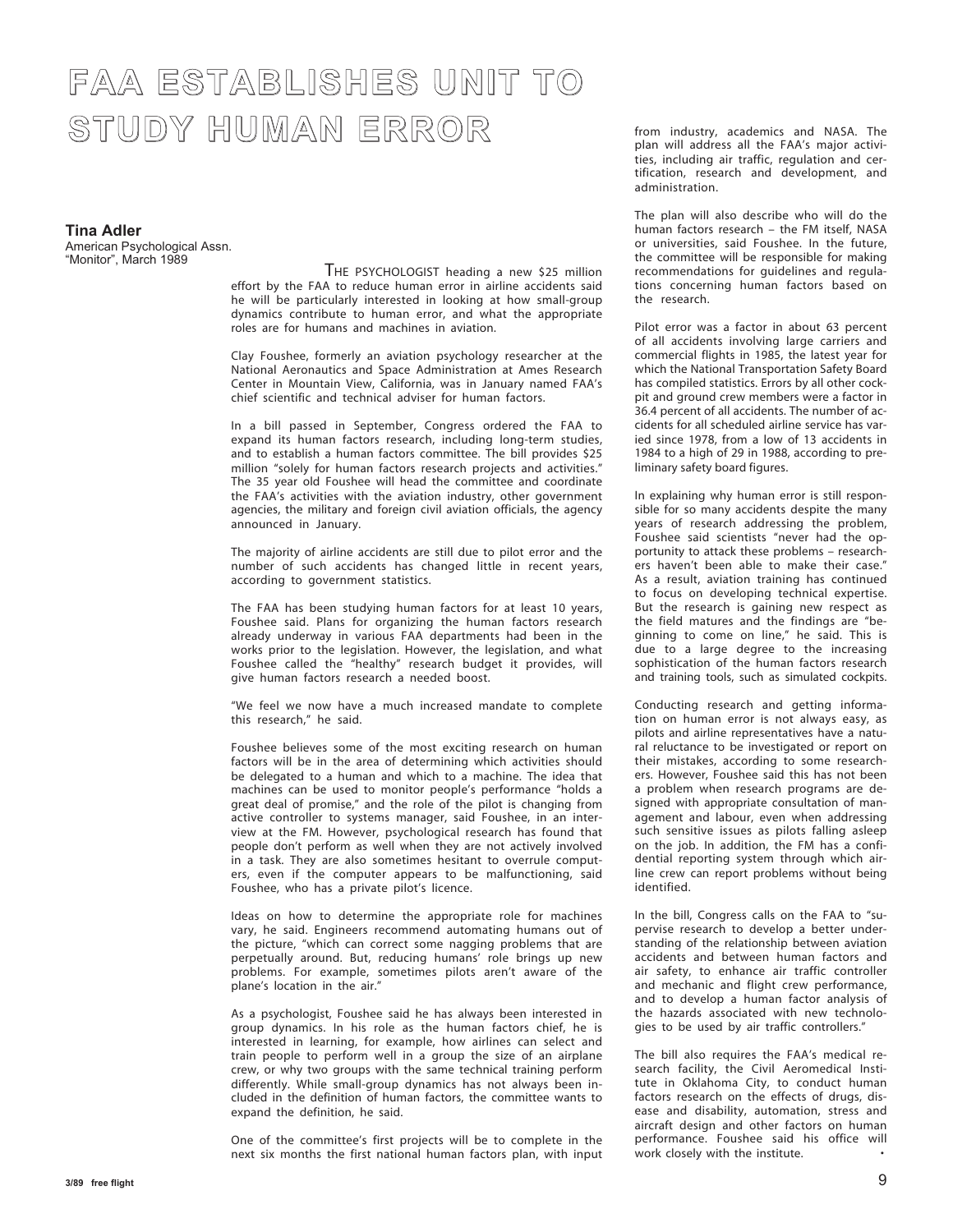## **RISK MANAGEMENT**

### **Getting a handle on the hazards**

**lan Oldaker**

Chairman Flight Training & Safety Committee

WHAT IS RISK MANAGEMENT? I guess one of the examples that comes to mind is the seat harness provided in one's aircraft. There is a chance that we could leave the seat due to turbulence, and the risk is loss of control. So the risk is reduced as much as possible by strapping ourselves in.

Very recently the Flight Training and Safety Committee went through the risks that are inherent in soaring – actually we went through as thorough a review as we could of the risks to all the types of person subject to risk, starting with the "innocent" bystander and trying to cover all types of glider and tug pilots. We came up with some very interesting concerns, and these in turn led to answers. In a series of articles, I shall try to cover all areas.

But just a bit about the method first. It is possible for a group of people to think of a multitude of risks, risk situations, and people subject to risk in a given activity. So we started by identifying the people at risk in soaring – who are they? Well, before I give you our list, try now to identify the categories of persons in soaring, because the risks differ for each category. I have given you enough clues in the previous paragraph to get at least ten – yes ten! We listed thirteen. At the end of this article, Table 1 shows our list.

Taking each category in turn we identified risks associated with a flight itself and risks associated with the pre-flight and the post flight activities. The flight was further subdivided into the takeoff (defined as the flight up to about 300 feet height), the flight itself, and the landing (defined as the circuit, landing and ground roll).

Risks include, for example, a de-briefing on the runway – yes, I kid you not – it does happen, tow rope catching on the approach, getting downwind during flight, perhaps a ground loop following a landing, and improper rigging.

Although the frequency of de-briefing on the runway may be medium, the consequences are not too severe – a sailplane pilot in the circuit may have to plan to land to one side of the runway. However, the consequences of the very low frequency risk of improper rigging are very severe, and it would be appropriate to take some immediate action to warn pilots if such a situation appears to be on the increase.

In our evaluations therefore, we rated all risks according to the categories in Table 2. This shows that a category 1 risk (low severity and low frequency) rates a minimum effort to be spent on risk control, whereas a category 3 rates implementation of some form of control or ameliorating action in say 6 to 18 months. A category 4 risk requires immediate action.

In subsequent articles I shall address the worst category risks, and what you and I can do about them. Before we get to these, I would like you to try listing the situations that lead to risks in your personal soaring. Take some paper when you have a few moments and follow the example in Table 3 for the category of pilot you are. Then repeat this for another category, for example you might be a winch operator too. Keep your list, and when the article on your risks appears, compare. If you are an experienced pilot, it would be interesting to see what risks you assign to the less experienced pilots, particularly the early solo pilot, and to the tug pilot perhaps.

Arising out of this exercise we found several concerns with our facilities (our clubs, for example) and our equipment. In the balance of this article, therefore, I will discuss our runways and facilities as they affect safety, with particulars relevant to recent accidents and incidents. We'll start on the ground.

#### **Tiedowns, ground facilities**

Clearly if we never left the ground, we would have no accidents, or would we?

At the club we should have an area designated for rigging and derigging, where vehicles are controlled so as to prevent running or backing onto a wing or canopy – yes it has happened. If a visitor drives onto the property they should not be able to drive anywhere near a sailplane, particularly one in pieces on the ground! I know you will argue that we can't prevent this sort of thing, but I will argue that we must minimize the chances of it happening by controlling access and by designating areas, as suggested above.

Then there are the inadequately tied down sailplanes that pull out their anchors. There really is no excuse as we know that the wing of say a 2-33 (tail down) will develop enough lift

with a mild wind to lift it. The increased forces in a squall will test the anchor. Okay, a 90 mph wind is rare, but we know it occurs occasionally – is there an excuse now? The expense of an adequate tiedown is small compared to the alternative after the blow over.

#### **Runways**

Well, it would be great to have lots of space and all sorts of clearance at either end and to the sides of the runways. Even if we have this space, accidents seem to happen. Let's examine one or two and suggest some actions.

Landing short is fairly common so we should examine the approaches to ensure there are no barbed wire fences hidden in long grass. Trees and bushes tend to keep pilots higher on the approach so a fence here is less of a hazard – however, our pilots have wrapped sailplanes around trees and have cartwheeled towplanes trying to avoid powerlines close to the runway. In the first case we ask, should not the tree have been removed and in the second, was the runway location chosen wisely? Before choosing a site it should be examined critically to evaluate all types of situations (eg. downwind landing in direction X) to allow the club CFI and Flying committee (if it exists) to implement special operating procedures to avoid the potential accident situation. For example, it might be an operational rule that allows operations on runway 260 with the wind (coming over the clubhouse) at 280 degrees or more, only when the wind is less than 10 knots.

When the runway was new the approach areas probably were cleared of bushes, etc. in case of an overrun, emergency landing or undershoot. Are these bushes now somewhat taller? Will they damage a sailplane if it lands amongst them? A K-13 was badly damaged last year after a low level release, and a landing in what its pilot chose as his emergency landing area amongst bushes/small trees.

Have you recently examined these areas around your club – has your Flying committee and Safety Officer done so – do you know where you can put down safely, if you should undershoot or have to release say at 50 to 100 feet? Some answers are not too happy, I suspect! What are you going to do about it, because it might be you next?

Grass – cut it! Catch a wingtip in it and wham, a few kilobucks later you have your sailplane repaired. We must recognize that pilots will drop a wing on the rollout or not go straight due to the crosswind, so let's control the risk of damage due to a ground loop, or due to running off the runway by removing long grass and rocks; yes, rocks damaged a sailplane on rollout last year. And while working on the runway, fill in those holes that cause bumps and damaged backs. I'm referring to the rear seat jockeys in 2-33s in which the seating position cries out for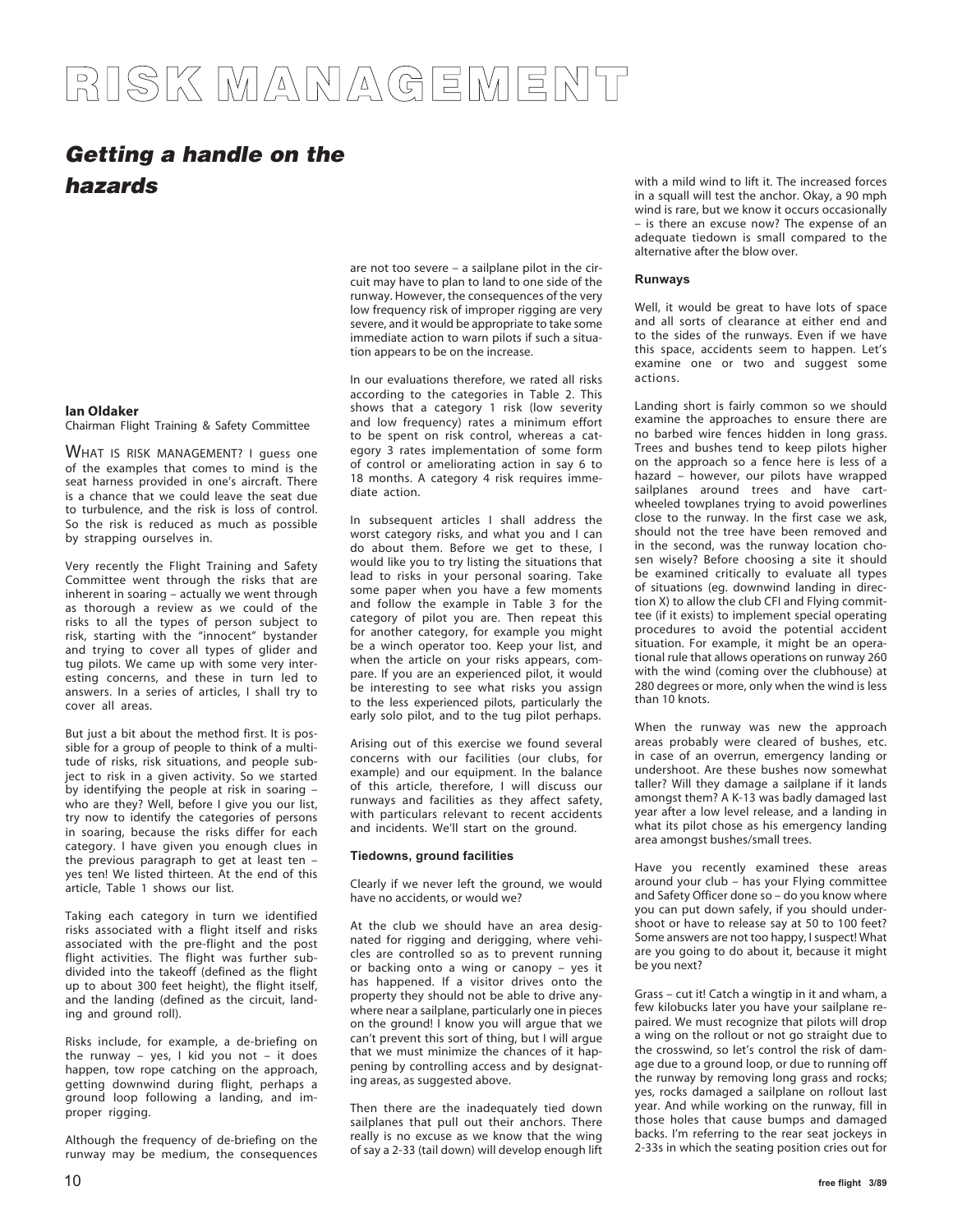

| Table 3                                                                        |                                                                  |                                                       |                                          |                                         |  |  |  |
|--------------------------------------------------------------------------------|------------------------------------------------------------------|-------------------------------------------------------|------------------------------------------|-----------------------------------------|--|--|--|
| Assessment of risks for licensed pilots                                        |                                                                  |                                                       |                                          |                                         |  |  |  |
| PRE-EVENT                                                                      |                                                                  | <b>EVENT</b>                                          |                                          | POST-EVENT                              |  |  |  |
|                                                                                | Take-off                                                         | Flight                                                | Landing                                  |                                         |  |  |  |
| 1. Minor<br>physical risk<br>when lifting                                      | 1. Dive brakes<br>open on take-off<br>$2. \ldots.$               | 1. Dehydration<br>during long flight.<br>$2. \ldots.$ | 1. Cross-wind<br>landing<br>$2. \ldots.$ | 1. Being hit<br>while on the<br>runway. |  |  |  |
| and moving<br>glider.<br>2.<br>etc.                                            | 2.<br>etc.                                                       | 2.<br>etc.                                            | 2.<br>etc.                               | 2.<br>2.<br>etc.                        |  |  |  |
| Prepare your own list as above, categorize per Table 2, then reorder as below: |                                                                  |                                                       |                                          |                                         |  |  |  |
| CATEGORY                                                                       |                                                                  | <b>RISK</b>                                           |                                          |                                         |  |  |  |
| 1.                                                                             | Being hit while on runway<br>.<br>.                              |                                                       |                                          |                                         |  |  |  |
| 2.                                                                             | Minor physical risk when lifting and moving glider.<br>.<br>.    |                                                       |                                          |                                         |  |  |  |
| 3.                                                                             | Dehydration during long flight.<br>Cross-wind landing.<br>.<br>. |                                                       |                                          |                                         |  |  |  |
| 4.                                                                             | Divebrakes open on take-off.<br>.<br>.                           |                                                       |                                          |                                         |  |  |  |

better lumbar support to maintain a proper arch in the small of the back. Rough runways also damage sailplanes and tugs, IS28B2 and Blanik undercarriages, and Citabria tail springs, not to mention the instruments in our long-suffering, skid-equipped machines. We may not be able to fill the cracks in a dry prairie runway I know, but I sometimes wonder whether we care enough for our aircraft, when a smoother runway would be nice, and a lot less expensive in time and money to work on.

#### **Wires**

Do you have power lines nearby? These have caught sailplanes in the past. Recognizing the chance of an undershoot, do you have wires on the approach which could be rerouted or buried? If the answer is yes, you should consider reducing the risk, which might be to bury the wires, or to mark the runway threshold further up the runway – and strictly discourage short landings even by experienced pilots. You know what they say. "If he can do it, so can I (even if I am only just solo!)"

I haven't made up the above stories, they have all come from incident/accident reporting to the Association, and we should all note that many of the incidents mentioned are generic, they could happen to anyone in any type of machine. The more we share this type of information the more we can learn and so avoid duplicating the mistake, and your committee is working to get this information out to you faster and more effectively in future. Now we need your help in sending in your reports – however short.

Okay, so you have just read this late one evening at home, or after a day's flying – now is not the time to do the thinking and making up your lists of risks I suggested earlier. Make a mental note or put it on the fridge door perhaps, to go back later and review this article and look at the lists in Table 3 and make your own. Merely having thought of your own risks will make you a safer pilot.

| Table 1                                          |                                                                      |  |  |  |  |
|--------------------------------------------------|----------------------------------------------------------------------|--|--|--|--|
| Category of person subject<br>to risk in soaring |                                                                      |  |  |  |  |
| 1                                                | Visitor                                                              |  |  |  |  |
| $\overline{2}$                                   | Official (contest director, flight                                   |  |  |  |  |
|                                                  | line crew, etc)                                                      |  |  |  |  |
| 3                                                | Ground crew (pilots)                                                 |  |  |  |  |
| $\overline{4}$                                   | Ab-initio pilot or student pilot                                     |  |  |  |  |
| 5                                                | Early solo pilot (first few solos)                                   |  |  |  |  |
| 6                                                | Experienced solo pilot (nearly<br>licensed)                          |  |  |  |  |
| 7                                                | Licensed pilot (newly licensed,<br>old hand, fair weather type, etc) |  |  |  |  |
| 8                                                | Power conversion pilot                                               |  |  |  |  |
| 9                                                | Contest pilot                                                        |  |  |  |  |
| 10                                               | Instructor                                                           |  |  |  |  |
| 11                                               | Tug pilot (seasonal, trainee, first                                  |  |  |  |  |
|                                                  | tows, etc)                                                           |  |  |  |  |
| 12                                               | Visiting power pilot                                                 |  |  |  |  |
| 13                                               | Winch operator                                                       |  |  |  |  |
|                                                  |                                                                      |  |  |  |  |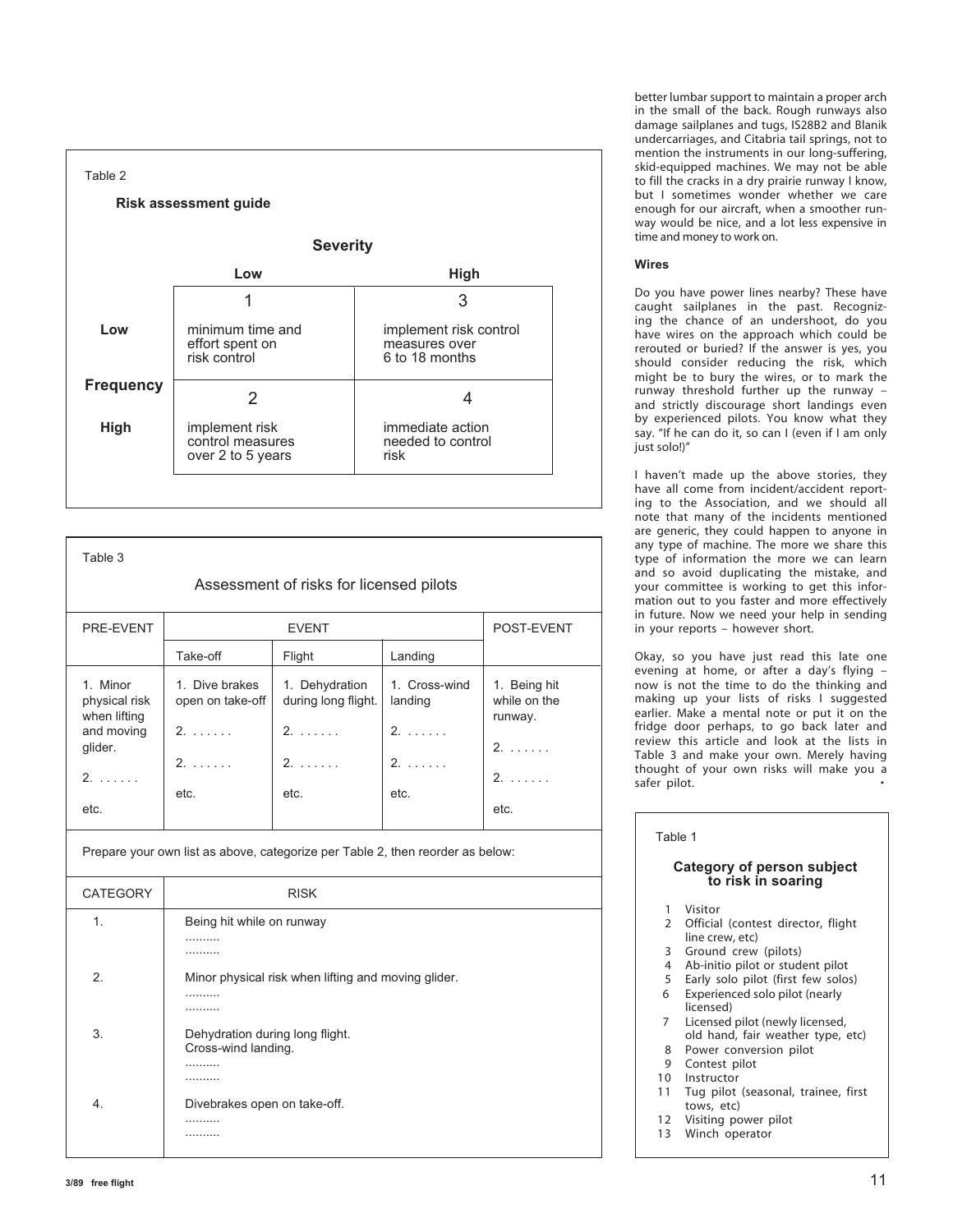## **FLIGHT TESTING THE TOYOTA**

#### **Tony Burton** Cu Nim

THIS WHOLE BUSINESS STARTED when I got a phone call in mid-March from Chuckanut Soaring in Bayview, Washington.

It turned out that a German factory team from Grob was down in Fremont, California doing a three-day "production line" fix on the Grob 103 AD replacing the wing spar spigots that cracks had been found in, and if the Alberta Soaring Council and Vancouver Grobs could get down to Bayview (who had two), then with four to fix, perhaps the team would move north to do ours – were we interested?? A call to Germany established that their team would come to the Pacific Northwest for a slight increase in cost, as normally they wanted the team to work on at least seven in any given spot. After a lot of phoning around (I also tried to interest the Regina club to join in as the unit cost of the AD would drop a little), things began to come together.

Perhaps I should back up a little here. There had been some controversy about this AD as there was a suggestion that it was not as critical as advertised – the crack in the spar end pin weld was found after Slingsby in England life-tested a Grob 103 wing to some thing like 14,000 simulated winch launches. What's more, on discussing the problem with Herb Lach, the SAC Technical Committee Chairman, who was talking to MoT, there were no kits in North America yet anyway, so perhaps it could be put off until next winter and maybe aerotowed and non-aerobatic ships could be excused, etc. etc.

Suddenly, here were these Germans in the States doing these mass replacements, and our Grob was snowed in at the Black Diamond hangar, and do we do it or not? The ASC executive said yes, especially since it seemed to be a critical structural fix (the FAA was only allowing three repair shops in the US to sign off the work).

On Saturday morning March 18, a few bodies showed up at Cu Nim along with a rented snowplow, and an hour's work cleared the hangar doors and a path to the road. In short order, three gliders were in convoy down to Claresholm for spring work. With the Grob in my back yard, Ursula and I finally got the chance to fit and sew a nylon rudder sock, and attach some mud guards to the trailer (the wheels threw a lot of crud up onto the wings if the road was dirty). The Saturday tow was also the very first trip in our brand new white Toyota pickup which had been delivered to us a couple of days before – it immediately got called "Whitey" and our old reliable yellow '80 pickup got called "Rusty" (on account of its skin cancer), but that was soon felt a little mean-spirited because it had been good to us, so the name changed to "Trusty". It'll now be our junker.

Sunday and Monday mornings were spent in a rush to get the 2/89 *free flight* finished and off to the printers, and the pickup loaded. Three parachutes were going to be dropped off for repack in Abbotsford, and two big boxes of Lloyd Bungey's *Trying their Wings* BC history book were going to be delivered to the Timms for the BC Soaring Society, and FAML had to be at Chuckanut first thing Wednesday morning.

Also, hauling a big trailer is not quite recommended while breaking in a new engine, so I would have to be as gentle on the car as possible, with easy speeds and low gears on the hills. We got on the road Monday afternoon (so that we could be far enough into BC to make it an easy daylight trip to Surrey the next day), and got to Golden. Not without incident though, as a test lift on the hitch on a walk-around at Canmore showed the whole bumper moving! Both bolts holding the left side of the bumper to the frame had worked loose and the nut on one of them had almost backed off completely – it looked like the mechanic had got distracted when he was bolting on the bumper at the dealership.

The drive on Tuesday was uneventful except the weather became soggy and it was pretty slushy over the Coquihalla Pass – the mud guards were doing their job though.

Arriving at Christine and Peter Timm's place at five, we had a short time to relax and a quick supper because it was the evening of Vancouver Soaring Association's club meeting, and George Lee had been talked into attending. He was in town during one of his regular runs from Hong Kong (he drives for Cathay Pacific Airlines, I think). For new members to our sport, George Lee is a recent three time World Champion in the Open class for Britain. Now VSA has, as do most clubs, some members with very positive opinions about the current subject of importance; but I must say that I detected a great deal of understated restraint and willingness to get the controversial stuff out of the way as quietly and quickly as possible in deference to all the honoured guests present.

Following business, George gave a very interesting, off-the-cuff talk on a 1000 km FAI triangle flight he completed in January out of Waikerie, Australia in an ASW-20B, (he doesn't think much of zig-zag type tasks). The conditions were not classic, but good enough to do the job and claim a British record. George is a quiet gentleman, a good speaker, and everyone knew they were privileged to be in the same room listening to him. Ursula presented him with a copy of *Stalking the Mountain Wave*, but he declined to take one of my "DAMN, I'M GOOD!" T-shirts. Don't know why. A slide show was also given by one of the members, showing some really spectacular air shots of the soaring over the mountains at Pemberton, BC, where VSA has a summer camp.

The next morning we made it down to the hangar of Keith Allan and Nancy LaRiviere in Bayview where the three man Grob crew arrived 20 minutes later and proceeded to attack the gliders. It was an awful sight to behold. First they put a dab of putty on the spar pin and assembled the wings, the amount the putty was squeezed was carefully measured to determine wing spacing. Then all eight wings were lined up and the pins and their supporting structure between the solid fibreglass spar caps removed with the aid of an abrasive disk and a big hammer — like I said, awful, but they had done this so many times before I reckoned they knew what they were doing. The new pins were jigged into place, all the spaces well buttered with a thick epoxy mixture and the whole spar end placed in a cardboard box with hot air blown in to harden the work.

At that point we flogged a bunch of books and T-shirts to Chuckanut and then left to visit Bob Lamson (the Alcor builder) in Seattle and then relatives in Vancouver for two more days. The spar end was fibreglassed over the next day, cured for one more day, then the gliders were rigged again (a necessary precaution) and then signed off by the Grob dealer from Ohio. The repair team drove off to Florida in their van to do the next batch. Keith and Nancy were very obliging in offering their facilities at no cost to have this work done; but as Keith said, he is in the business of providing good service to glider pilots. Pilots evidently agree, as I saw several BC licensed glider trailers parked alongside the hangar.

Of the many power planes parked on the ramp, one really stuck out — one of those few heavily-modified powered Schweizer 2-32s which were used in Vietnam as quiet flyers to spy on enemy movements. The aircraft has a six-bladed prop geared to run at 600 rpm and the exhaust is heat-shrouded along the entire right side of the aircraft. I'd have loved to have seen (or heard) it fly.

Sunday the 26th we returned to pay the bill and collect FAML. It had been wet most of the time, and I heard water sloshing in the wings when I lifted the tongue of the trailer. Even with everything taped up, water finds a way! So we unloaded the wings again and sat them flat and tip high to get them drained properly through the weep holes. That day's drive got us just past Kamloops. We saw a lot of hang glider rigs on the road in the Ashcroft area — it turned out that an Easter meet had been rained out.

Monday was showery again and the Rogers Pass highway was cleaner than expected but fearfully frost-heaved (hove?) in some spots which caused the trailer to rock heavily on the hitch. When the rocking got bad even when we drove over some bumps quite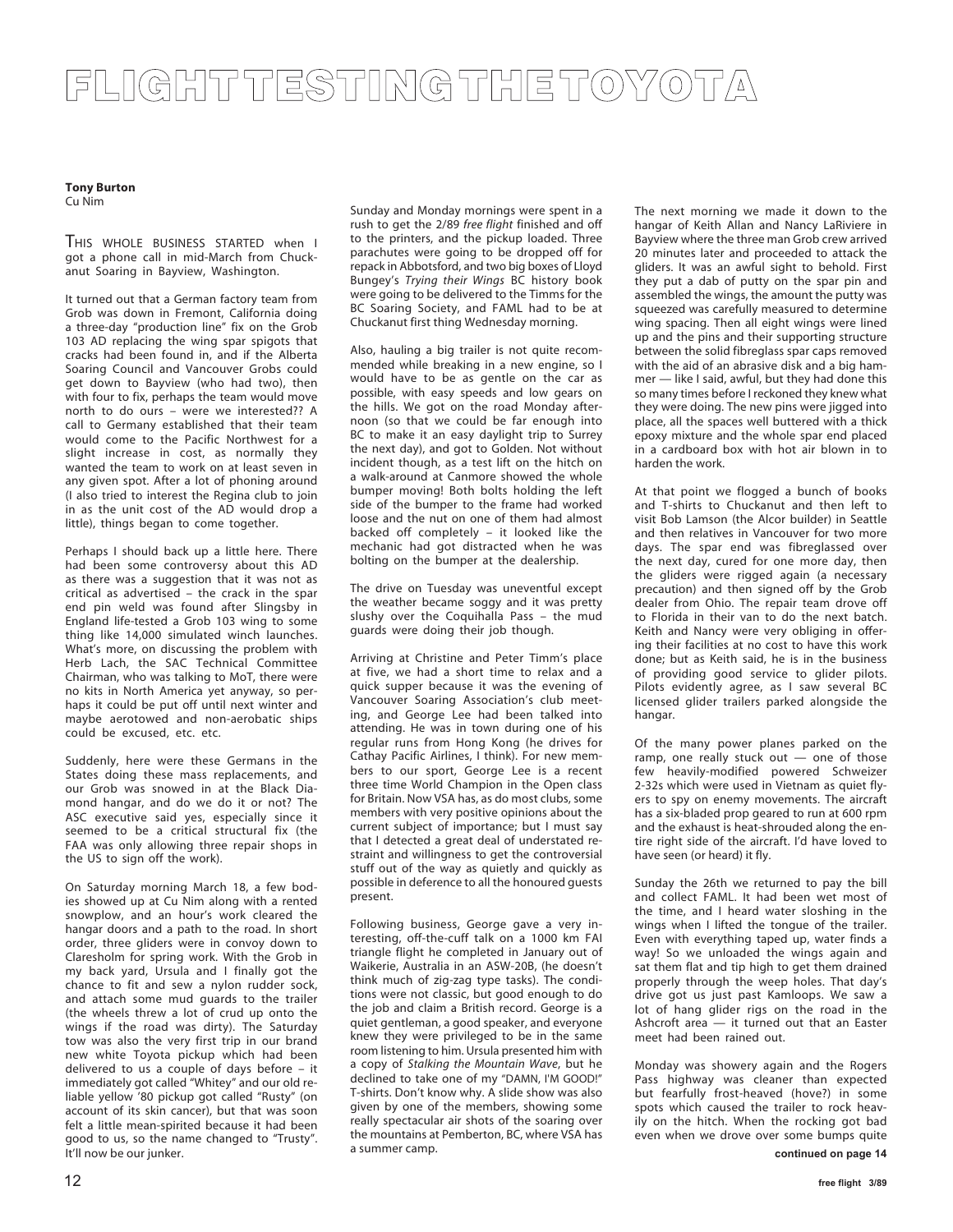# **Hangar Flying**

#### **PERFORMANCE ENHANCEMENT OF MODERN GLIDERS**

This excellent thirty page presentation was made at the Convention of the Soaring Society of America in Los Angeles, February 25- 26, 1989. The article is a compilation of techniques to make gliders perform better and is of special interest to people who have modern sailplanes or have an academic interest in the subject. Topics described are:

Quick performance gainers —

- sealing tail skids
- 
- sanding cockpit ventilation<br>• Mylar seals vortex generators • vortex generators
- turbulators

Labour intensive modifications —

|  | • wing profile |   |  |  | • wing root/tip mods |
|--|----------------|---|--|--|----------------------|
|  |                | . |  |  |                      |

• winglets • tip and tail tanks

|  | • riblets | • automating flaps |  |
|--|-----------|--------------------|--|
|--|-----------|--------------------|--|

- bug wipers new airfoil sections
- elevator mods

and includes photographs of a modified sailplane.

Copies can be obtained at a cost of \$15 from the Canadian Advanced Soaring Group through Vicky Stamison, RR 2, Hammond, Ontario KOA 2A0.

| phone | $(613)$ 957-0290 |
|-------|------------------|
| fax   | $(613)$ 487-2855 |

Proceeds from sales will support the Canadian National Team expenses at the 1989 world contest!

#### **Peter Masak**

(Member Canadian National Soaring Team)

#### **CHARLES' EXCELLENT ADVENTURE**

Kris and I enjoyed our '87 trip so much *(read ff 2/88)* that we went back and visited the Waikerie club and friends in Adelaide this winter. We arrived on a magnificent day in the middle of the Oz Nationals. In fact January 15th, Day 6, was when they made history by setting a 1005 km task for the Open class!

Launching started at 10:30 and Kurstjens made it back at 20:38, ten minutes before official dark. He reported a final glide of over one hour, from a climb to 12,500 feet. Two pilots, Buchanan and Bourgard, Ianded at 975.7 and 974.5 km as light ran out, rather than face the risk of not reaching the lighted runways.

Meanwhile back at base, six non-competing pilots completed Gold C climbs right over the airfield! Locals remarked that it had been a spectacular day even by their standards – like once in two or three years. The 15 Meter and Standard class winners completed 500 km triangles with speeds of 135.77 and 131.33 km/h respectively. Awesome!

Kris and I had booked a Twin Astir and had 44 hours of enjoyable flying, with a 510.2 km triangle and a 79.4 km/h 300 km triangle as our top days.

On the off days, we meandered through the nearby Bourassa Valley for wine tasting and, one quiet dawn, hot air ballooning. GREAT EXPERIENCE. "Professor" John and his partner courageously wafted six and three of us neophytes in two balloons out of a tree-surrounded cricket pitch and away. Altitude was varied between half tree height to 2500 feet.



The highly modified Schweizer 2-32 quiet flyer, privately owned and rebuilt from surplus parts. Data supplied by Al Schreiter

Control of direction, using the stratified airs and hill effects was marvellous to us. We started together, went as far apart as a kilometre and got back to land side by side an hour later. To the amazement of the local gentry of the ex-mining town of Kapunda, our "courageous act" was duly and solemnly toasted at a champagne breakfast organized instantly after all had helped deflate and roll up the balloons and gear. Incidentally it took 20 minutes to remove all the hot air from the largest 187,000 cubic feet unit. Flying is still an adventure!!

#### **Charles Yeates** Bluenose Soaring

#### **THE 1987 SAC FLEET**

The following aircraft types and numbers were in the SAC insurance plan last year.

| <b>Gliders</b>    |                |                  |                |
|-------------------|----------------|------------------|----------------|
| Alcor             | 1              | $LS-4$           | 5              |
| Astir             | $\overline{2}$ | L-Spatz          | 1              |
| Astir CS          | 1              | M-100            | 1              |
| Astir Std         | 7              | Mini-Nimbus      | $\overline{2}$ |
| <b>Astir Twin</b> | 5              | Monerai          | 4              |
| ASW-15            | 4              | Mosquito         | 3              |
| ASW-19            | 8              | Nimbus 2         | 1              |
| ASW-20            | 9              | Nimbus 2B        | 1              |
| ASW-20B           | $\overline{2}$ | Nimbus 2C        | 1              |
| ASW-20C           | 1              | Phoebus          | $\overline{2}$ |
| ASW-20FP          | 1              | Phoebus B        | 1              |
| Austria           | 1              | Phoebus C        | 1              |
| Austria SH1       | $\overline{2}$ | <b>PIK-20</b>    | 3              |
| Bergfalke         | 4              | <b>PIK-20B</b>   | 7              |
| <b>BG-12</b>      | $\overline{2}$ | Pilatus B4       | 6              |
| Blanik L13        | 25             | Pioneer          | 1              |
| Cherokee          | 2              | Pirat            | 1              |
| Cirrus, Open      | 4              | Puchacz          | $\overline{2}$ |
| Cirrus, Std       | 12             | $RS-15$          | 4              |
| Cobra             | $\overline{2}$ | Salto            | 1              |
| Dart 17           | 1              | Schweizer 1-23   | 4              |
| <b>DG-100</b>     | 1              | Schweizer 1-26   | 22             |
| DG-200            | 1              | Schweizer 1-34   | 3              |
| DG-202            | 1              | Schweizer 1-35   | $\overline{2}$ |
| DG-202/17         | 1              | Schweizer 2-22   | 12             |
| DG-300            | 1              | Schweizer 2-33   | 23             |
| <b>DG-400</b>     | 1              | <b>SF-26A</b>    | 1              |
| Discus B          | 1              | Skylark 2B       | 1              |
| Duster            | 3              | Skylark 3        | 1              |
| Grob 109B         | 1              | Skylark 4        | 5              |
| Grob Acro         | 1              | Tern             | 4              |
| Grunau Baby       | 1              | Tinbus           | 1              |
| Hornet            | 1              | Ventus B         | 4              |
| <b>HP-11</b>      | 3              | Zugvogel         | 1              |
| <b>HP-14</b>      | 3              | Zugvogel III     | 1              |
| <b>HP-18</b>      | 1              |                  | 330            |
| Jantar Std        | 20             | <b>Towplanes</b> |                |
| $K-13$            | 3              | Bellanca Scout   | 7              |
| Ka6CR, E          | 18             | 150<br>Cessna    | 4              |
| K7                | 5              | 172<br>Cessna    | 1              |
| K <sub>8</sub>    | 4              | $L-19$<br>Cessna | 5              |
| Kestrel 19        | 2              | Challenger       | 1              |
| Lark, 1 seat      | 4              | Champion         | 1              |
| Lark, 2 seat      | 7              | Citabria         | 15             |
| Libelle, Club     | 1              | Pawnee           | 1              |
| Libelle 201       | 9              | Piper 180        | 1              |
| Libelle 301       | 3              | Super Cub        | 6              |
| $LS-1$            | $\overline{2}$ |                  | 43             |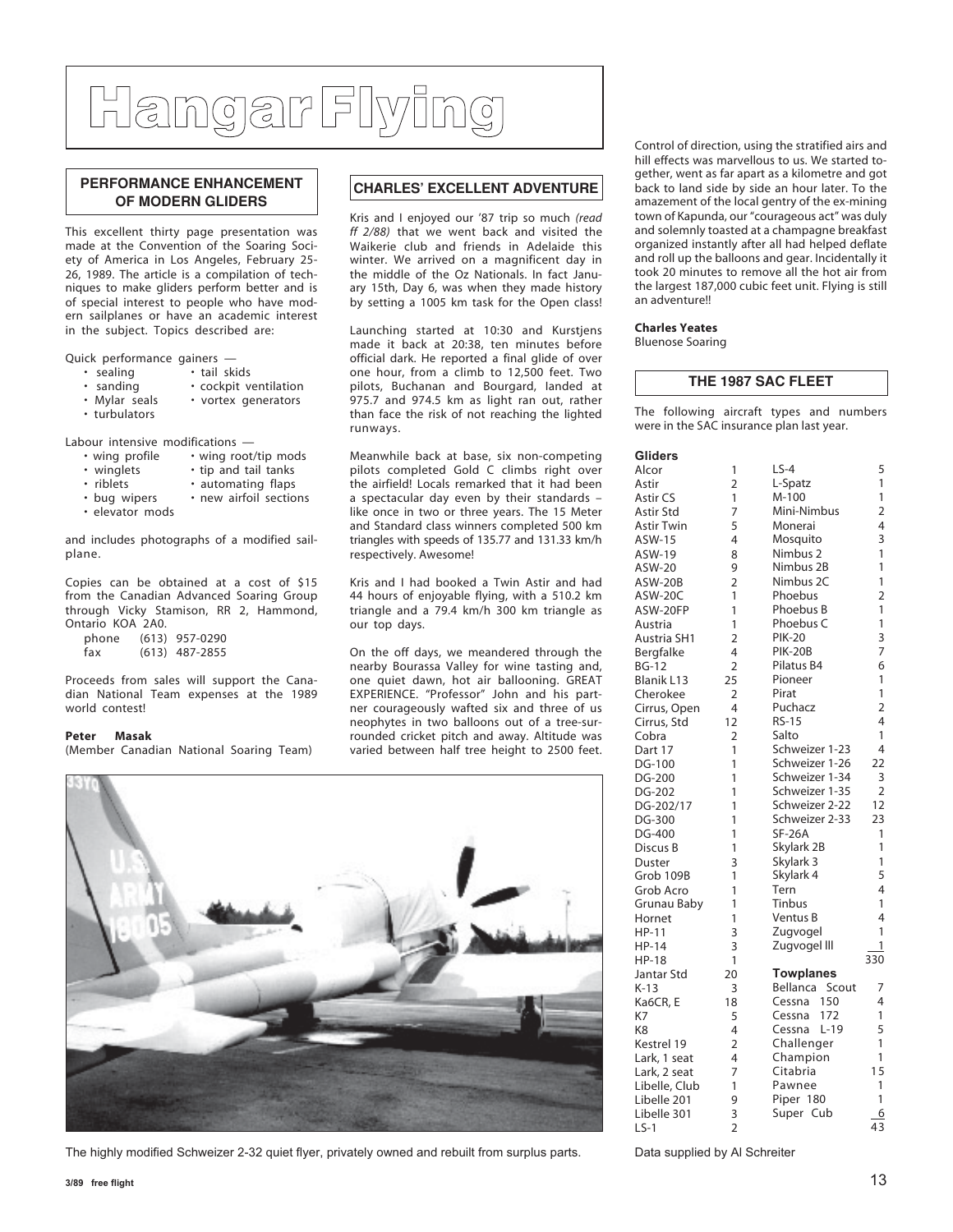#### **SSA CALENDAR PHOTOS**

The Soaring Society of America encourages Canadian photographers to submit photos for their consideration. The SSA calendar regularly accepts submissions from photographers around the world. You may find, as we have, that publication of photos acts as a stimulus to submit more material. Feel free to submit photos at any time. SSA pays a \$100 honorarium for photos that are used.

SSA address: Box E, Hobbs, NM 88241

**Larry Sanderson**, SSA Executive Director

#### **GLIDING IN FRANCE**

There are some 160 gliding clubs in France. SAC has a listing of French gliding clubs, with addresses and telephone numbers. It may come in handy if you are planning a European vacation. Please send \$3 to cover copying (it's 19 pages long), postage, and general fiddling about to:

Soaring Association of Canada, Suite 306, 1355 Bank Street, Ottawa, Ontario K1H 8K7

We also have information on licensing requirements for flying solo in France.

Il existe quelque 160 clubs de vol à voile en France. Si vous songez à faire un voyage en Europe, vous voudrez peut-être vous procurer leurs adresses et leurs numéros de téléphone aupres de l'ACVV. Pour obtenir cette liste, vous devez écrire à l'adresse suivante et payer \$3 de frais de photocopie (la liste compte 19 pages), de manutention et de main-d'œuvre:

Association Canadienne de Vol à Voile pièce 306, 1355 rue Bank Ottawa, Ontario K1H 8K7

Vous pouvez également communiquer avec l'Association pour obtenir des renseignements sur l'obtention d'un permis de vol solo en France.

#### **THE SOARING PILOT'S STRESS MANAGEMENT DIET**

Br'kfast: 1/2 grapefruit 1 slice of whole wheat bread

Lunch: 4 oz. Iean, broiled chicken breast 1 cup steamed zucchini 1 Oreo cookie herbal tea

#### Mid-afternoon snack:

- rest of the package of Oreos 1 qt. of Rocky Road ice cream
	- 1 jar hot fudge, incl. nuts, whipped cream, and cherry

#### Dinner: 2 loaves of garlic bread

- 1 Ig. pepperoni & mushroom pizza
- 1 Ig. pitcher of beer
- 3 Snickers candy bars
- 1 frozen cheesecake eaten directly from the freezer.

How to count your calories:

If no one sees you eat it, it has no calories. When eating with someone else, calories

don't count if you both eat the same amount. If you drink a diet soda with a candy bar, they cancel each other out.

• Food used for medicinal purposes, such as hot chocolate, toast, brandy and Sara Lee cheesecake, never counts.

If you fatten up everyone around you then you will look thinner.

• Movie related food such as hot dogs, popcorn with butter, mints or licorice, don't count because they are part of the entire entertainment package and not a part of one's personal fuel.

• Cookie pieces contain no calories. The process of breakage causes calorie leakage.

from Edmonton Soaring Club **"Towline"**

#### **EARLY WORLD CONTEST NEWS**

A full report on the World Gliding Contest in Austria will appear in the next issue. As this one goes to the printers, the contest has just started. Some items of interest are:

• Canadian team pilots are Jörg Stieber, Harry Pölzl, Peter Masak and Dave Webb.

120 competitors are on site.

Some turnpoints are over Hungary, and the practice day had a task over the border.

• Harry, Jörg, and Peter arrived early and flew elsewhere for 13 days and a total of 130 hrs. Dave joined the team at the contest site.

Jörg and Peter competed hors concours at a Regional contest in Lienz, gaining valuable experience flying with the local pilots and checking out the Alps, various TPs, racing routes, and potential landout areas.

Pre-contest training was marred by the death of the Austrian top pilot, Rudi Goebbels, in a winch launch accident on 5 May, and by a midair between a British and Chinese competitor during the practice week. The Chinese glider had major damage and withdrew.

Day 1, 14 May, it rained over contest area, and the next day, strong winds and marginal lift cancelled the task again.

#### **FLIGHT TESTING THE TOYOTA** continued from page 12

slowly, I smelled a rat and stopped. On lifting the trailer off the hitch, we found that the bumper was loose again, with all four bolts less than finger tight this time and working off! (The dealership mechanic was now somewhat off the hook, but the bolts were sure going to have to be changed so that the threads weren't bearing in the hole, and the

nuts and washers given a bountiful smear of Locktite.)

So we arrived back in Claresholm with 3500 km on the odometer – the more comfortable seats, the stereo FM, and quieter ride of the well broken-in truck a treat on this trailering trip of a less than routine nature.

#### **SAC DIRECTORS & OFFICERS**

#### **PRESIDENT &**

**DIRECTOR-AT-LARGE** Gordon Bruce (1989) 154 Shannon Pk, Beaconsfield, PQ H9W 2B8 (613) 523-2581 (H) (514) 697-1442 (H)

**ONTARIO ZONE** Ulli Werneburg (1989) 1450 Goth Ave Gloucester, ON K1T 2E4

#### **VICE-PRESIDENT & PACIFIC ZONE** Harald Tilgner (1988) Coquitlam, BC V3K 5L4 **QUEBEC ZONE** Alex Krieger (1989) 1450 Oak Avenue Sillery, PQ G1T 1Z9 (418) 681-3638 (H)

(418) 656-2207 (B) **MARITIME ZONE** Gordon Waugh (1989) 5546 Sentinel Square Halifax, NS B3K 4A9 (902) 455-4045 (B)

Al Sunley (1988) 1003 Keith Road Sherwood Pk, AB T8A 1G2 (403) 464-7948 (H) (403) 453-8330 (B)

90 Warrick Street

(604) 521-4321 (H) (604) 521-5501 (VSA) **ALBERTA ZONE**

> **DIRECTOR-AT-LARGE** Chris Eaves (1988) 185 Canterbury Drive Dorchester, ON N0L 1G0 (519) 268-8973 (H) (519) 452-1240 (B)

**PRAIRIE ZONE** Paul Moffat (1988) 1745 King Edward Street Winnipeg, MB R2R 0M3 (204) 633-5221 (H) (204) 947-9400 (B)

**TREASURER**

vacant

**EXEC SECRETARY** Nancy Nault 306 - 1355 Bank Street Ottawa, ON K1H 8K7 (613) 739-1063 Fax (613) 739-1826

#### **COMMITTEES**

**AIR CADETS** Gordon Bruce 154 Shannon Pk, Beaconsfield, PQ H9W 2B8

**METEOROLOGY** vacant **SPORTING** Colin Bantin

1374 Avenue Road Toronto, ON M5N 2H4

**AIRSPACE** Dave Baker 12546 22 Avenue Surrey BC V4A 2B7

**FLIGHT TRAINING & SAFETY** Ian Oldaker 142 Mill Street

Georgetown, ON L7G 2C1 Mbrs: Mike Apps Geo. Eckschmiedt John Firth Fred Kisil Alex Krieger Paul Moggach

(416) 483-9608<br>Mhrs: Robert I Robert DiPietro Wilf Krueger Al Sunley Hal Werneburg Ulli Werneburg • **CONTEST LETTERS** Robert Binette 3819 rue Berri

Richard Vine Montreal, PQ H2L 4H2 • **FAI AWARDS** Larry Springford 45 Goderich Street Kincardine, ON N2Z 2L2

**FREE FLIGHT** Tony Burton Box 1916 Claresholm, AB T0L 0T0

**HISTORICAL** Christine Firth 542 Coronation Avenue Ottawa, ON K1G 0M4

**INSURANCE** Bryce Stout 2244 Belfast Crescent Mississauga, ON L5K 1N9 Mbr: Al Schreiter

**MEDICAL** Dr. Peter Perry 695 Coronation Blvd Cambridge, ON N1R 7J9 Mbr: Dr. W. Delaney

**PUBLICITY** Terry McElligott 661 Dodsworth Crescent Mississauga, ON L4Y 2H6 **STATISTICIAN** Dennis Miller 108 Midcrest Cresc SE Calgary, AB T2X 1B5

• **FAI RECORDS** Russ Flint 96 Harvard Avenue Winnipeg, MB R3M 0K4

**TECHNICAL** Herbert Lach 330 Banting Street St. Bruno, PQ J3V 1Y3

**TROPHIES & CLAIMS** Harold Eley 4136 Argyle Street Regina, SK S4S 3L7

**WORLD CONTEST** Al Schreiter 3298 Lone Feather Crescent Mississauga ON L4Y 3G5<br>Mbrs: Hal Werneburg Hal Werneburg Bruce Finlay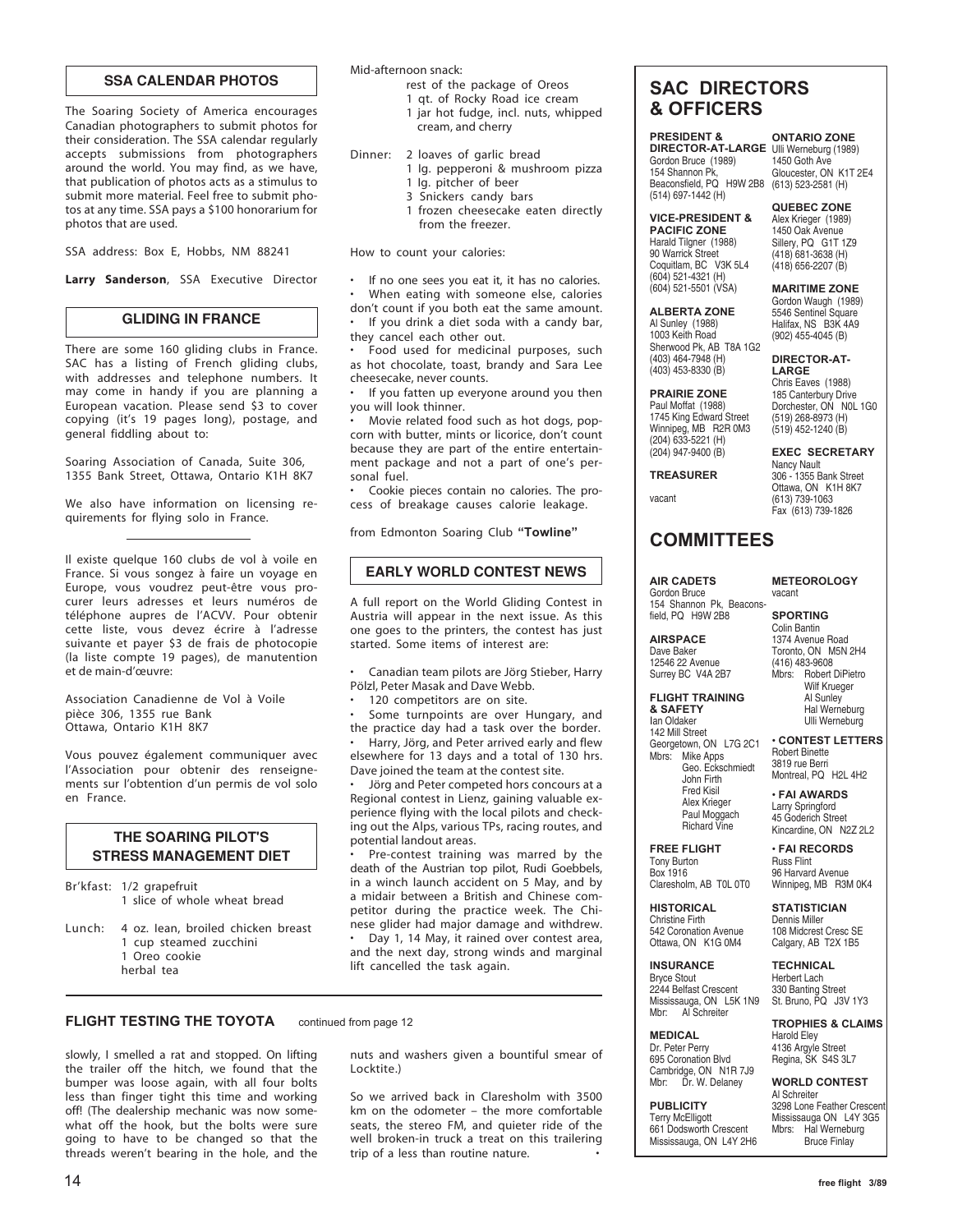# **Club News**

#### **AN "EVERYCLUB" MEMBERSHIP REPORT?**

At the outset of last season, we were uncertain as to how prospective new members would react to the increased membership fee. It seemed to be generally assumed that the greater fee would prove a deterrent to new members. This, happily, did not turn out to be the case. Over the course of last season, I had the opportunity to speak to many people who were interested in joining our club. Almost no one expressed concern about the cost of joining and learning to fly. What they were concerned about, however, was getting value for their dollar. To a very large extent, I believe we supply this. We offer a number of committed and helpful "veteran" members, an enviable club fleet, virtually daily operations throughout the summer, and many social events. To better understand the impressions of new members, however, a questionnaire was sent to those who were new to our club in 1988. Answers to specific questions and general feedback on club operation were requested.

This, along with anecdotal information provided by many members, allowed me to get a sense of how the club was perceived by those new to our ranks, particularly students. The points made are not new. They are time honoured. But we need not become blasé about what already has been said, perhaps many times. Rather, reiteration may allow for the consideration of an old subject in a new light. So, when students complain (and, for the purposes of the study, I deliberately focus upon complaints), here is what they say:

It is often difficult to find instructors, particularly in the early morning.

• There is a lack of structure in the learning process. The progress sheet in the logbook is the only record of communication from instructor to instructor. Students are often still confused about how to get from point "A" (familiarization flight) to point "B" (solo).

• Too little time is spent on briefing and debriefing for any flight. Perhaps this is due to the shortage of instructors. No sooner is an instructor finished with one student than he is up with another.

Students are not given the opportunity to meet as a group to "air their complaints".

The new student often feels baffled by the system, gets discouraged, and may drop out.

Too much time is spent waiting around for too little time in the air.

To counterbalance these points somewhat, I would like to share many positive comments I have heard. Our new students are impressed with the generosity of club members. I have often been told that we are a friendly and very helpful group. The calibre of our instructors has been mentioned many times. (I would like to add a personal agreement: I am in awe of the flying skill of so many of you, and fervently hope osmosis works, even just a little). Also, our commitment to safety has been applauded.

However, the point at hand is this: it is one thing to sign up new members, and quite another to keep them. We most definitely want to keep them. In the past, different plans have been proposed to address this issue. These plans have been eloquent and viable and may not have worked for no other reason than bad timing. I would like to institute some mechanism this year which, I hope, will alleviate some of the complaints. These ideas are not new; some have been tried in the past. Perhaps it is time to try them again. So, here are some suggestions:

• **A buddy system** – a "buddy" would be a volunteer who as been a club member for at least a season. Duties would include helping to orient new students to the club and introducing them to flight line operations. A buddy would act as a resource for the new student throughout his/her first season.

• **A mentor system** – a "mentor" would be an instructor assigned one or more students as his or her charges. Duties would include outlining for the student criteria for soloing, acting as a resource, and trying to fly with the student regularly to evaluate progress and offer suggestions for improvement.

The need for instructors is crucial. Some of you have let your instructor's rating lapse. Some of you would make fine instructors and need only to take the course. Would you please give serious consideration to renewing or obtaining your rating?

As in the past, the membership director and CFI should keep in close contact regarding new students. Perhaps we should institute one or two new student meetings.

• In the absence of a club ground school, perhaps we could arrange a number of clinics for interested members.

• Of course we must still continue to promote the sport of soaring to the public in an attempt to attract new members. An outline of those publicity events already proposed for this year has been posted, along with some suggestions for other activities. Your suggestions would also be most welcome, and could be passed on to me, or the publicity coordinator. At the AGM I shall ask those of you who can oblige to take a soaring poster with our club's name and a contact number. Would you kindly display it in a public place, such as your school or workplace, health club, a library, grocery store, etc.

I have enjoyed, and am enjoying, acting as membership director. So many of you have helped and supported me, and I thank you with all my heart. May we look forward to a safe and fulfilling season ahead.

**Lorna Novosel**, membership director

#### **CHAMPLAIN REPORT**

Hi Canada! Just thought that you folks would like to hear that we, I'Association de Vol à Voile Champlain, had a great winter.

Firstly, we got an instructors clinic going with twelve instructors and instructor candidates in attendance. The clinic was given by Serge Morin who is back from France after a two year stint as a professional instructor in Fayence and Romans. Our club is putting more emphasis on quality instruction and safety. Our goal is to have the best instruction program around. This is the first step in a multi-year program.

Secondly, our Lark trailer is being covered to provide year-round storage for our bird. The project is headed by Louis Thirion, an aeronautical engineer. If you see a trailer that will look like a homemade space shuttle, you will know it is us.

Thirdly, our faithful Cessna 150 is being repainted professionally and should look like new. Incidentally, we want to thank the folks from Hawkesbury (André Pépin) who relayed over 123.3 the news of the unfortunate accident suffered by the 150 from Gananoque. That same day, we inspected our rear fuselage, the cables. etc... This could have saved a life. Fortunately, this had been checked by our mechanic the week before he replaced a battery cable! Even though the MoT wrote and phoned us that same week, the SAC "line" proved to be faster. Thanks again.

However, back to the story! Winter was active but our last season proved to be a good one. We made 1280 launches with a more than usual share of high (3000 feet) tows. We did not produce as well on the instruction side. Our CFI, Jean Marc Surprenant (SAC "Instructor of the Year" in 1987) spent the summer building his house and was sorely missed. Serge Morin came back from France only in late September. We missed their experience and dedication.

We made three outings to other sites Sugarbush (Vermont), and Grey Rocks/Mont Tremblant (Laurentians). At this latter place, we stayed two weekends (Thanksgiving and the following weekend). Two members from "Les Outardes" showed up with their Club 1-34. We plan to do this again in 1989. The first outing was to Bromont on April first. This was a disaster as the field proved to be unfriendly to gliding activities. We are planning an early start in 1989, but somewhere else!

Late in 1988 we purchased another sailplane that will be delivered early 1989. The Jantar will be a welcome addition to our fleet which will consist of two 2-22s, one 1-26, one IS28B2 Lark, and the Jantar. These and three private ships (Duster, Pirat, Diamond 16.5) will keep our towplane busy and forty members happy and flying.

Oh yes, we are still looking to buy a field. Happy and safe gliding to all in 1989.

#### **René Pepin**

Association de Vol à Voile Champlain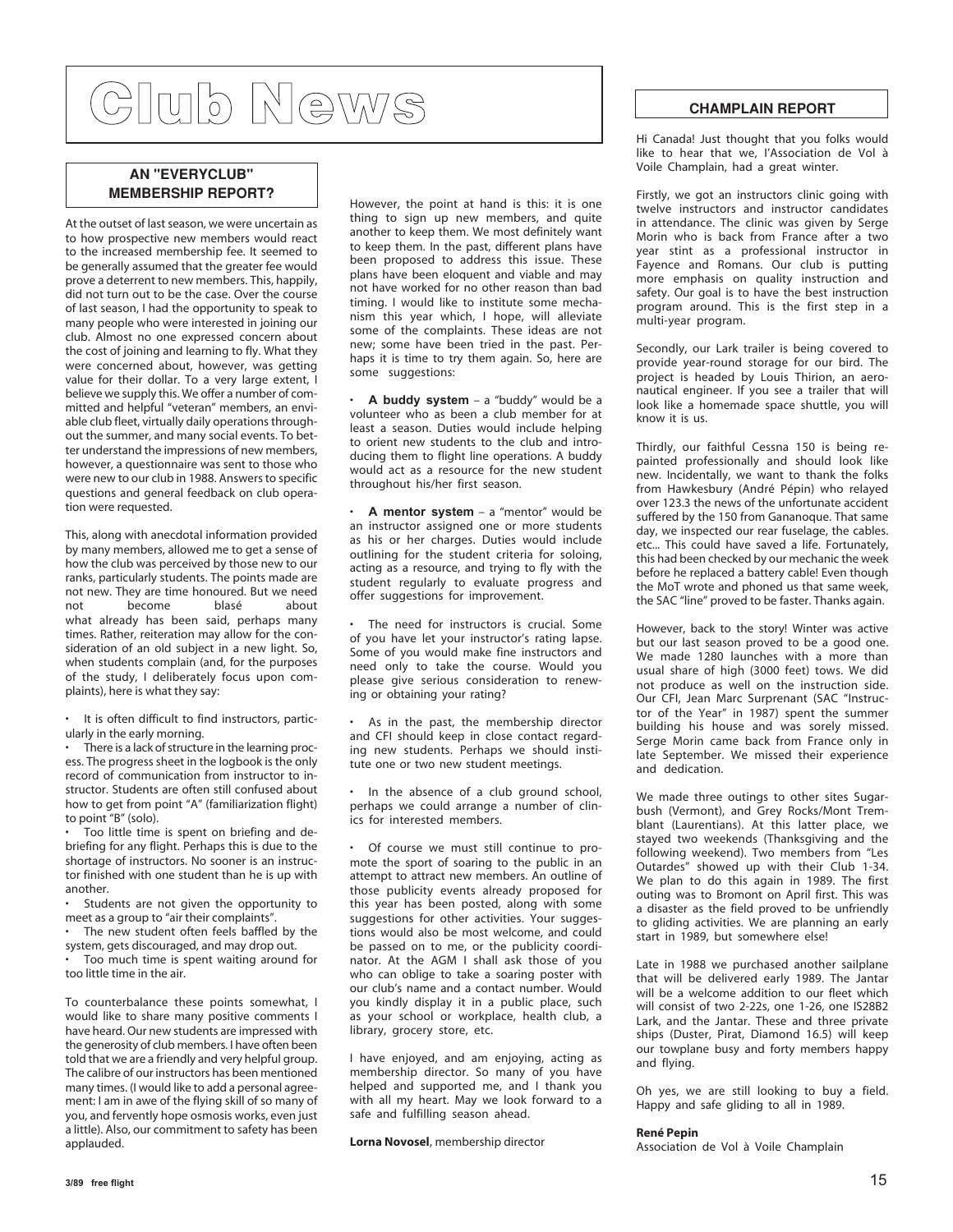#### **ACTIVITÉS DE L'AÉRO-CLUB SPORTAIR**

L'objectif que s'était donné l'an dernier les membres de notre nouvel aéro-club fondé à Saint-Gabriel-de-Brandon, au nord du lac Maskinongé et en lisière des Laurentides, à 80 km au nord-est de Montréal, a été atteint: nous sommes entrés en activité avec notre remorqueur Cessna 150/150 et notre biplace SGS 2-33.

C'est toutefois la saison 1989 qui donnera son essor décisif à notre club attendu que l'arrivée de l'hiver s'est ajoutée aux contretemps de toutes sortes pour limiter notre bilan 1988 à quatorze vols d'ailleurs effectués presque tous en conditions marginales d'automne et par grand vent.

L'aéro-club Sportair se prépare à la prochaine saison vélivole avec un optimisme approprié à ses atous, notamment le caractère touristique de sa région, le charme de ses installations de camping pour pilotes, plage comprise, et la sérénité bucolique qui émane d'un aérodrome respirant la légalité autant que l'absence de dettes, ou à peu pres.

Nul doute non plus que le modeste inventaire actuel de notre matériel volant s'ajustera promptement à la demande.

Entre-temps, c'est le recrutement qui prendra la priorité à I'aéro-club Sportair, car nous avons grand besoin de répartir les efforts que requiert notre lutte commune contre la gravité.

#### **CHAMPLAIN HONOURED**

When reviewing the state of our membership and SAC in general in 1988, nearly all clubs remained static both as to flights and membership which is a bit discouraging. However there are notable exceptions.

The club which obviously outperformed all others in 1988 was the Association de Vol à Voile Champlain. You flew the greatest number of flights for any club in Canada with a membership under fifty. For those clubs with only one towplane you were streets ahead of your compatriots. But the outstanding achievement to me was the percentage increase in membership which was a remark- able 41%. My oh my, if we all did that we could even lower our SAC membership fee.

It would be interesting to determine how you did all this and in particular your methods of missionary work to get potential glider pilots to join your club. An article in *free flight* describing your drive for members and methods of operation would be of interest to all of us.

Congratulations to you and your members for such an outstanding year of success in all areas of your organization and my very best wishes for continued high achievement in the coming gliding season. Fly safely.

**Gordon Bruce** SAC President

#### **AERO CLUB OF CANADA**

#### **Ed Hollestelle**, SAC rep to ACC

After the year of the big change, 1988 was a relatively quiet year for the ACC. A lot of housekeeping was done, committees set up and thanks to our able president Bob Carlson, all trust funds are now in place. We moved with SAC to our new head office at 1355 Bank Street, Suite 306, and signed a sub-lease for three years.

*The 81st FAI General Conference,* which took place in Sydney, Australia Oct 9-14, was one of the most difficult meetings of the FAI. Canada was represented by Bob Purves, André Dumas, Bob Clipsham, and Don Fisher. The new statutes were adopted minus the controversial one which would have given the FAI exclusive rights to exploit all world competitions. This matter will be thoroughly reviewed and dealt with at a later date. A new president was elected – Cliff von Kann from the USA.

*Parachuting.* The FAI recognized the success of the colourful and dramatic parachuting demonstration at the opening of the 1988 Olympic Games in Seoul, Korea.

*Tissandier Diplomas* were earned by Oscar Boesch and Walter Piercy, both for their outstanding efforts in their respective areas in gliding. Colin Bantin attended two IGC (formerly CIVV) meetings, the last one being in London, England last October.

### Coming Coming Events Events

- Jun 4-10, **XC camp**, 11-17, **XC practice,** Edmonton Soaring Club, teaching basics of XC, assistance with task-setting. BBQ 10 June. Contact Jack Despres (403) 487-7317 or Neil Bell 481-6664.
- Jun 18-24, **SAC Eastern Instructors Course** York Arthur Gliding Club. Course coach: Paul Moggach (416) 656-4282, assisted by lan Oldaker.
- Jun 24-2 Jul, **Western Interprovincial Soaring Contest,** Claresholm, all-POST, no ballast, and handicapped, exploring new rules and scoring. Should be fun – details out to western clubs and known competition pilots. Others interested may contact Tony Burton (403) 625-4563
- Jul 11-20, **Canadian National Gliding Championships,** Rockton, ON. Practice 8-10 July. Contact Helmut Buchholz, 2362 Shaver Road, RR2, Ancaster, ON L9G 3L1 (416) 5433 (H), 575-1666 (B)
- Jul 15-?, **1-26 Cross-Country Camp,** Sheridan, WY. Sponsored by the 1-26 Association. Primary objective to break existing 1-26 distance records and have fun. Other sailplanes welcome. Contact Lew Neyland, (719) 632- 1202.
- Jul 29-7 Aug, **Cowley Summer Camp,** great soaring and camping at Cowley airstrip at Canada's biggest soaring event. A Master Coach Cross-Country Clinic held concurrently. Cu Nim and ESC gliders available to visitors on arrangement with club. Terry Southwood (403) 255-4667.

*World Class glider* – the aim is low cost, safety, ease of handling on the ground and in flight, suitability for use in clubs and by private owners, for training including early solo flights, for badges and for competition flying, and construction from kits.

*POST tasks* – the representatives were asked to go back and experiment at their national competition level with new types of tasks and scoring systems.

*Icarus Games*, World Air Games for 1991, are now definitely in the planning stage and it looks like the government of France will support the efforts of Mr. Richard Fenwick, FAI vice-president for France, and his colleague Mr. Bernard Colas, who is president of all FAI Sporting disciplines. Three sites are being looked at in the south, the southeast and east-southeast of France. All the disciplines would have their competitions at the same time, generally in the same area. Suggested is five days of training, one day opening ceremonies and fifteen days of contest flying with one day closing ceremonies. All the details on rules etc. are to be worked out. There is some concern about a possible conflict with the different world championships already scheduled for various disciplines – the world championships in gliding have already been scheduled for Minden, Nevada in 1991.

Bob Clipsham (ACC official Olympic delegate) is trying hard to get hanggliding, parachuting and gliding in 1996 as demonstration sports if Henderson and his people are successful in getting the Olympics to Toronto.

- Aug (date TBA), **SAC French Instructors Course,** CW Québec, St-Raymond (613) 739-1063.
- Aug 6-12, **SAC Western Instructors Course,** Hope, BC, hosted by Vancouver Soaring Association. Course coach: Mike Apps (403) 436-9003.
- Sep 2-4, **Mountain Soaring Camp,** Fairmont Hot Springs BC airport. Spectacular soaring in the Rockies, organized by Alberta Soaring Council, contact Tony Burton (403) 625-4563.
- Oct 7-15, **Cowley Wave Camp,** for first time extended through two weekends for a better opportunity to catch the wave. Club ships available as mentioned above for Summer Camp. Organized by Edmonton Soaring Club, contact Buzz Burwash (403) 465-2394.

#### **ALBERTA SOARING COUNCIL**

#### **COWLEY CROSS-COUNTRY CLINIC**

31 JULY — 6 AUGUST

#### *Course conductor* **– TOM KNAUFF**

Course will concentrate on afternoon team flying and evening seminars. The course is oriented towards early crosscountry pilots. Some spaces open for out-of-province registrants. Interested persons must register by letter to Mike Apps, 11455 43 Avenue, Edmonton, AB T6J 0Y2.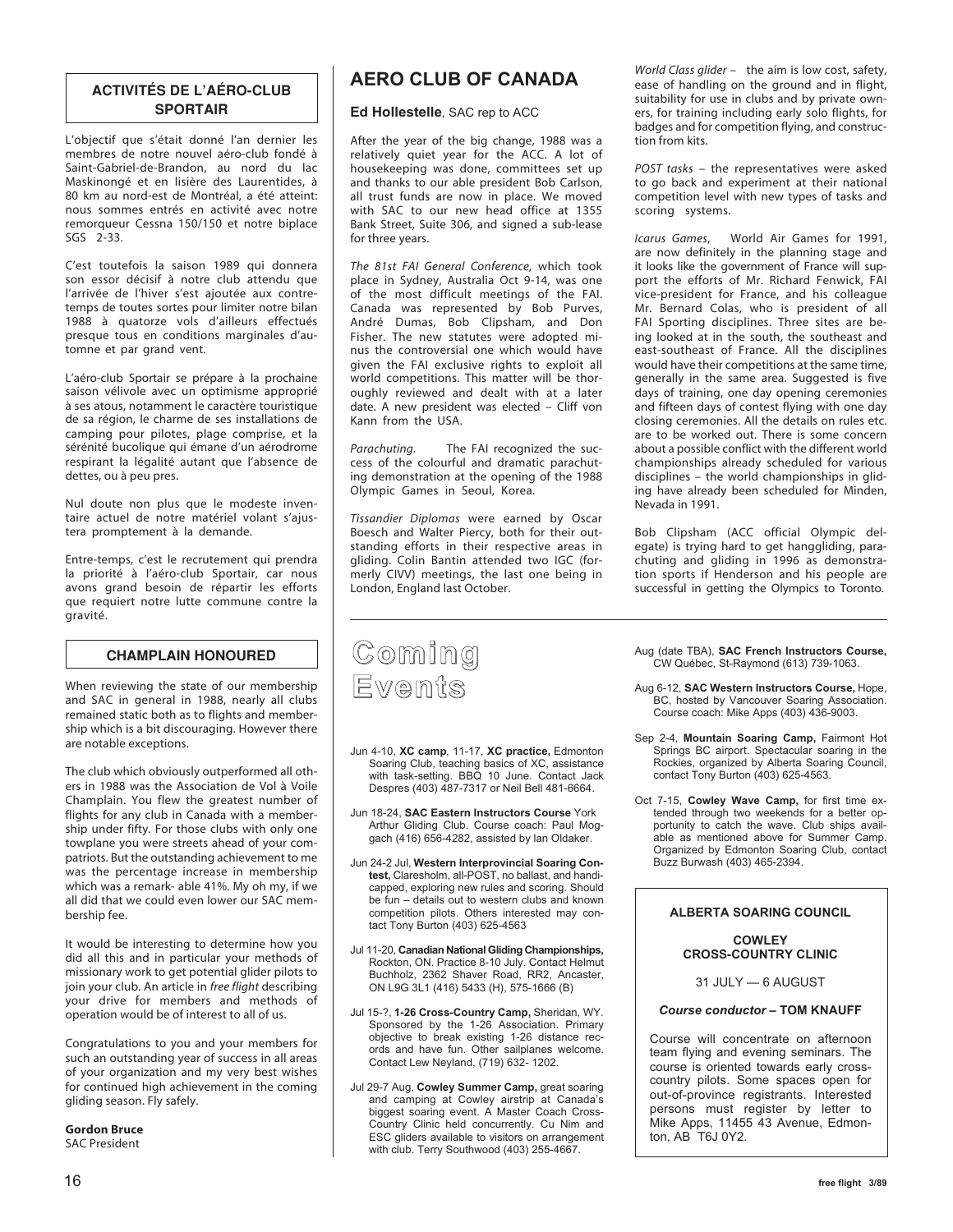## **FAI Records**

#### **Russ Flint, 96 Harvard Avenue, Winnipeg, MB R3M 0K4 (204) 453-6642**

**The following new record has been claimed:**

**Triangle Distance – Multiplace, Citizens**, 510 km, 25 January 89 Charles Yeates (Kris Yeates), Twin Astir, VH-lKU. Flown from Waikerie, Australia with turnpoints at Coomandook silo and Cullulleraine.

**300 km Triangle Speed – Multiplace, Citizens**, 79.4 km/h, 27 January 89, Charles Yeates (Kris Yeates), Twin Astir, VH-IKU. Flown from Waikerie, Australia with turnpoints at Teal Flat and Meribah silo.

**300 km Out-and Return Speed – Open, Citizens**, 191.3 km/h, 27 April 1989, Walter Weir, ASW-20B, C-GGWW. Flown from Kettle Dam, PA with turnpoint at Williamsport, PA. Exceeds previous citizens record of 171.6 km/h set by Peter Masak in 1983.

**NOTE:** The current Canadian Soaring Records list given in the last issue of *free flight* showed that the Multiplace triangle distance record category was unclaimed, and on that basis Charlie Yeates claimed in that category for his flight in Australia. In fact, the 500 km Multiplace speed record set by John Firth and Danny Webber in 1986 (510.4 km at 88.8 km/h) out of Chipman, Alberta also "filled in" the Triangle distance Multiplace Territorial slot, and will be instated as such at this late date to indicate the distance to exceed for flights in Canada.

#### **NEW RECORD CLAIM FORMS**

The FAI has produced a set of forms on which World Records are to be claimed. "Their use is compulsory, as soon as they become available, for all glider or motorglider World Records, and strongly recommended (modified if necessary to include additional record categories) for National Records" — IGC

SAC is proceeding with production of these forms and copies will be distributed to clubs when they are ready. It is hoped that their use will speed and improve record claim submissions in Canada, which have been of variable quality in the past few years.

#### **FAI SPORTING CODE — 1988 Revision**

The 1988 revision of the Sporting Code for Gliders (\$5) is now available. While the new Sporting Code contains an extraordinary number of typos and other errors, it is still obligatory for Official Observers to have, and highly recommended for badge and record pilots.

In particular, it appears that National Record categories for speed on out and return courses of 750 and 1000 km have been omitted (they were approved for addition in 1983). Also, the remote leg of the permitted "triangle-shaped" flight for Silver distance should obviously be ">50 km", not "<50 km" as printed.

Most of the other errors shouldn't lead to misinterpretations of the Code (provided you replace the word "deducted" with "deduced" in Section 2.2.9 on altitude measurement!). In any case, by far your best bet (also obligatory for OOs) is to obtain the "FAI Procedures" booklet, written largely by Tony Burton and continually updated by him over the years. It not only interprets the Sporting Code in plain English, but also gives many useful hints on preparing for badge and record flights, on turnpoint photography and interpretation, and a host of other invaluable information. Your Badge and Record Chairmen will also appreciate your reading it.

*Since Russ wrote the above, FAI has apparently withdrawn the new Sporting Code for corrections, and now it will not be out until later in the year at the earliest (this has been a very unprofessional bit of work by FAI). However, the updated edition (Edition 5) of the companion manual, the SAC "FAI Badge and Record Procedures" booklet (\$5),*

### **FAI Badges**

#### **Larry Springford, 45 Goderich Street Kincardine, ON N2Z 2L2 (519) 396-8059**

The following Badges and Badge legs were recorded in the Canadian Soaring Register during the period 1 March to 30 April 1989.

| <b>SILVER BADGE</b><br>Jörg Stieber<br>772                        | <b>SOSA</b>            |                  |                   |                                      |
|-------------------------------------------------------------------|------------------------|------------------|-------------------|--------------------------------------|
| <b>GOLD ALTITUDE</b><br><b>Richard Grocholski</b><br>Jörg Stieber | York<br><b>SOSA</b>    | 4940 m<br>3400 m | Grob 102<br>LS4   | California City, CA<br>Grant Co., WV |
| <b>SILVER DISTANCE</b><br>Jörg Stieber                            | <b>SOSA</b>            | 236 km           | LS4               | Grant Co., WV                        |
| <b>SILVER ALTITUDE</b><br>Peter Whitworth                         | <b>RVSS</b>            | 1340 m           | <b>Std Cirrus</b> | Lake Placid, NY                      |
| <b>C BADGE</b><br>2084 Peter Beatty<br>Camille Marchand<br>2167   | Air Cadets<br>Outardes | 1:17<br>1:06     | 1-26E<br>K8B      | Reno Stead, NV<br>St. Esprit, PQ     |



**CONGRATULATIONS to Chris Apps** of the Edmonton Soaring Club who has claimed Silver Duration and Silver Height for a flight on 14 May in the club 1-23. When he's 16 in three more weeks, he will be getting his licence and then going after the 50 kilometres! He's earning half of his flying money selling hamburgers. If all the clubs had keen youngsters like that, SAC would have no membership worries.

#### **ACCIDENTS**

**2-33,** C-GNPF, 23 Apr, Base Borden. Windy day, glider landed short on final, left wing struck tree, moderate damage. No injuries.



*reflecting the new Code, is in production now and will be available from SAC shortly. It is recommended that the Senior Official Observers or CFls bulk order both publications for the OOs in their club to minimize postage and handling costs. Note: Orders for the FAI Sporting Code, Section 3, Gliders (or the General Section) must now be made payable to the Aero Club of Canada, not SAC. The ACC has the same address as SAC. editor*